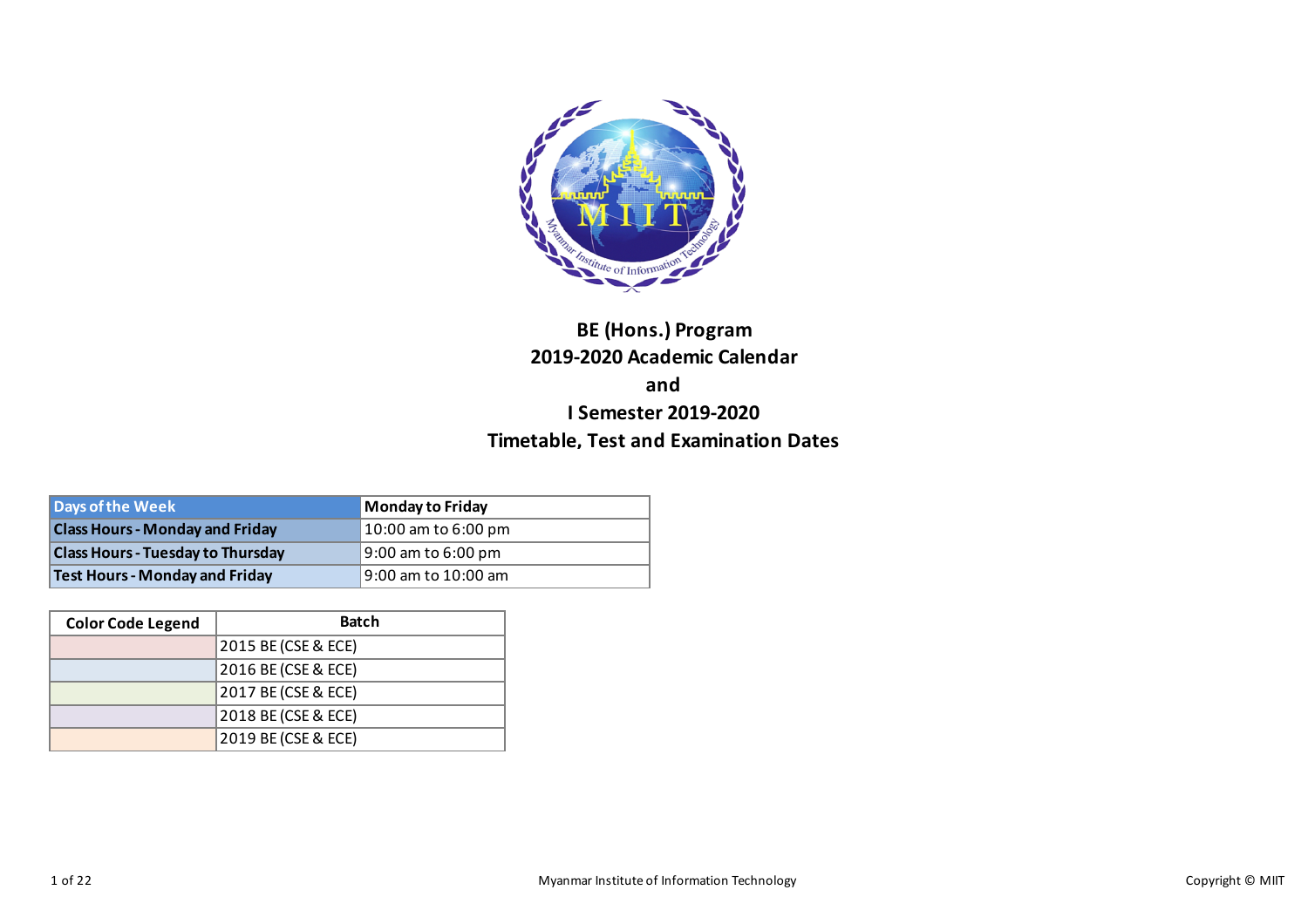## **I Semester 2019-2020 -> Course Information**

|                | $C$ - Computer Science & Engineering |                      | <b>ECE</b> - Electronics & Communications Engineemig |                         |                     |                |                    |                |
|----------------|--------------------------------------|----------------------|------------------------------------------------------|-------------------------|---------------------|----------------|--------------------|----------------|
| #              | <b>Batch</b>                         | <b>Course Number</b> | <b>Course Name</b>                                   | Lecture<br><b>Hours</b> | Lab<br><b>Hours</b> | <b>Credits</b> | Program            | <b>Remarks</b> |
| $\mathbf{1}$   | BE-2015                              | <b>CSE 5003</b>      | <b>Parallel Computing</b>                            | $\overline{3}$          | $\Omega$            | $\overline{3}$ | <b>CSE and ECE</b> | Elective       |
| $\overline{2}$ | BE-2015                              | <b>CSE 5006</b>      | <b>Computer Graphics</b>                             | $\overline{3}$          | $\Omega$            | 3              | <b>CSE and ECE</b> | Elective       |
| 3              | BE-2015                              | <b>CSE 5008</b>      | <b>Image Processing</b>                              | 3                       | $\mathbf{0}$        | 3              | CSE and ECE        | Elective       |
| 4              | BE-2015                              | <b>CSE 5027</b>      | Data Analytics                                       | 3                       | $\Omega$            | $\overline{3}$ | CSE and ECE        | Elective       |
| 5              | BE-2015                              | <b>CSE 5028</b>      | <b>Natural Language Processing</b>                   | 3                       | $\mathbf{0}$        | 3              | <b>CSE</b>         | Elective       |
| 6              | BE-2015                              | <b>CSE 5037</b>      | Robotics II                                          | 3                       | $\mathbf{0}$        | 3              | CSE and ECE        | Elective       |
| $7^{\circ}$    | BE-2015                              | <b>CSE 5039</b>      | <b>Systems Programming</b>                           | $\overline{3}$          | $\Omega$            | $\overline{3}$ | <b>CSE and ECE</b> | Elective       |
| 8              | BE-2015                              | <b>ECE 5009</b>      | FPGA Based System Design Laboratory                  | $\mathbf{0}$            | 6                   | 3              | CSE and ECE        | Elective       |
| 9              | BE-2015                              | <b>ECE 5012</b>      | Advanced Control Systems Laboratory                  | $\Omega$                | 6                   | 3              | ECE                | Elective       |
| 10             | BE-2015                              | <b>LANG 5010</b>     | <b>Technical Communication</b>                       | $\overline{2}$          | $\mathbf{0}$        | $\overline{2}$ | <b>CSE and ECE</b> |                |
| 11             | BE-2015                              | <b>CSE 5000</b>      | Capstone Project                                     | $\mathbf{0}$            | $\mathbf{0}$        | 20             | <b>CSE</b>         | Project Type   |
| 12             | BE-2015                              | <b>ECE 5000</b>      | Capstone Project                                     | $\Omega$                | $\Omega$            | 20             | <b>ECE</b>         | Project Type   |
| 13             | BE-2016                              | <b>CSE 4010</b>      | <b>Operating Systems</b>                             | $\overline{4}$          | $\mathbf{0}$        | $\overline{4}$ | CSE and ECE        |                |
| 14             | BE-2016                              | <b>CSE 4020</b>      | Design & Analysis of Algorithms                      | 3                       | $\mathbf{0}$        | 3              | <b>CSE</b>         |                |
| 15             | BE-2016                              | <b>CSE 4030</b>      | <b>Computer Networks II</b>                          | 3                       | $\mathbf{0}$        | 3              | <b>CSE</b>         |                |
| 16             | BE-2016                              | <b>CSE 4031</b>      | Computer Networks II Lab                             | $\mathbf{0}$            | $\overline{2}$      | $\mathbf{1}$   | <b>CSE</b>         |                |
| 17             | BE-2016                              | <b>ECE 4010</b>      | <b>Embedded Systems I</b>                            | 3                       | $\mathbf{0}$        | 3              | CSE and ECE        |                |
| 18             | BE-2016                              | <b>ECE 4011</b>      | Embedded Systems I Lab                               | $\mathbf{0}$            | $\overline{2}$      | $\mathbf{1}$   | CSE and ECE        |                |
| 19             | BE-2016                              | <b>ECE 4020</b>      | <b>Digital Signal Processing</b>                     | $\overline{4}$          | $\mathbf{0}$        | $\overline{4}$ | CSE and ECE        |                |
| 20             | BE-2016                              | <b>ECE 4030</b>      | <b>Wireless Communication</b>                        | 3                       | $\mathbf{0}$        | 3              | <b>ECE</b>         |                |
| 21             | BE-2016                              | <b>ECE 4040</b>      | <b>Wireless Sensor Networks</b>                      | 3                       | $\mathbf{0}$        | 3              | <b>ECE</b>         |                |
| 22             | BE-2016                              | <b>ECE 4041</b>      | Wireless Sensor Networks Lab                         | $\mathbf{0}$            | $\overline{2}$      | $\mathbf 1$    | ECE                |                |
| 23             | BE-2017                              | <b>CSE 3010</b>      | Data Structures & Algorithms                         | $\overline{4}$          | $\Omega$            | 4              | <b>CSE</b>         |                |
| 24             | BE-2017                              | <b>CSE 3020</b>      | Database Systems I                                   | $\overline{4}$          | $\Omega$            | $\overline{4}$ | <b>CSE</b>         |                |
| 25             | BE-2017                              | <b>ECE 3010</b>      | Microprocessors & Interfacing                        | 3                       | $\mathbf{0}$        | 3              | <b>CSE and ECE</b> | 2 sections     |
| 26             | BE-2017                              | <b>ECE 3011</b>      | Microprocessors & Interfacing Lab                    | $\mathbf{0}$            | $\overline{4}$      | $\overline{2}$ | <b>CSE and ECE</b> |                |
| 27             | BE-2017                              | <b>ECE 3020</b>      | Signals & Systems                                    | $\overline{3}$          | $\mathbf{0}$        | 3              | <b>CSE and ECE</b> |                |
| 28             | BE-2017                              | <b>ECE 3030</b>      | <b>Electronics II</b>                                | 4                       | $\Omega$            | 4              | ECE                |                |
| 29             | BE-2017                              | <b>ECE 3031</b>      | <b>Electronics II Lab</b>                            | $\Omega$                | $\overline{2}$      | $\mathbf{1}$   | ECE                |                |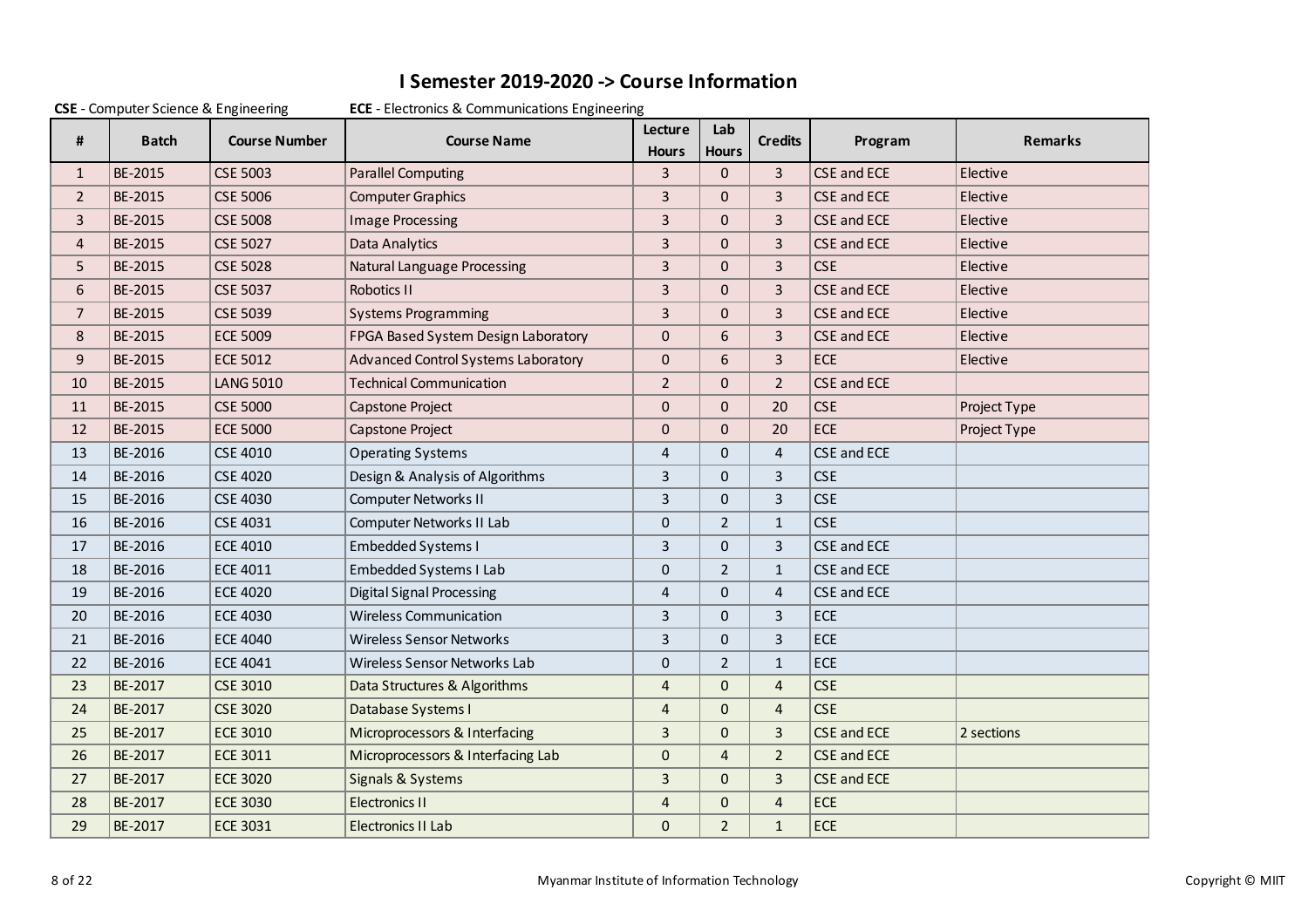## **I Semester 2019-2020 -> Course Information**

|    | COLL Computer Science & Engineering |                      | <b>LCL</b> - Lietuvines & Communications Lingineering |                         |                     |                |                    |                           |
|----|-------------------------------------|----------------------|-------------------------------------------------------|-------------------------|---------------------|----------------|--------------------|---------------------------|
| #  | <b>Batch</b>                        | <b>Course Number</b> | <b>Course Name</b>                                    | Lecture<br><b>Hours</b> | Lab<br><b>Hours</b> | <b>Credits</b> | Program            | <b>Remarks</b>            |
| 30 | BE-2017                             | <b>ECE 3060</b>      | Data Structures & Algorithms                          | $\overline{4}$          | $\Omega$            | $\overline{4}$ | ECE                |                           |
| 31 | BE-2017                             | <b>LANG 3010</b>     | English V                                             | $\overline{2}$          | $\mathbf{0}$        | $\overline{2}$ | <b>CSE and ECE</b> | 2 sections                |
| 32 | BE-2017                             | <b>LANG 3012</b>     | English V - Advanced                                  | $\overline{2}$          | $\Omega$            | $\overline{2}$ | <b>CSE and ECE</b> |                           |
| 33 | BE-2017                             | <b>MATH 3010</b>     | <b>Mathematics V</b>                                  | $\overline{4}$          | $\Omega$            | $\overline{4}$ | <b>CSE and ECE</b> | 2 sections                |
| 34 | BE-2017                             | <b>MATH 3010</b>     | Mathematics V (Repeat)                                | $\overline{4}$          | $\mathbf{0}$        | $\overline{4}$ | <b>CSE and ECE</b> | For repeaters             |
| 35 | BE-2018                             | <b>CSE 2010</b>      | Programming III                                       | 5                       | $\mathbf{0}$        | 5              | <b>CSE</b>         |                           |
| 36 | BE-2018                             | <b>ECE 2010</b>      | <b>Basic Electric Circuits</b>                        | 4                       | $\mathbf{0}$        | 4              | CSE and ECE        | 2 sections                |
| 37 | BE-2018                             | <b>ECE 2011</b>      | <b>Basic Electric Circuits Lab</b>                    | 0                       | $\overline{2}$      | $\mathbf{1}$   | CSE and ECE        |                           |
| 38 | BE-2018                             | <b>ECE 2020</b>      | Digital Design                                        | 4                       | $\mathbf{0}$        | $\overline{4}$ | CSE and ECE        | 2 sections                |
| 39 | BE-2018                             | <b>ECE 2021</b>      | Digital Design Lab                                    | 0                       | $\overline{2}$      | $\mathbf{1}$   | CSE and ECE        |                           |
| 40 | BE-2018                             | <b>ECE 2030</b>      | Arduino-Based System Design                           | 3                       | $\mathbf{0}$        | 3              | <b>ECE</b>         |                           |
| 41 | BE-2018                             | <b>LANG 2010</b>     | English III                                           | $\overline{2}$          | $\mathbf{0}$        | $\overline{2}$ | CSE and ECE        | 2 sections                |
| 42 | BE-2018                             | <b>LANG 2012</b>     | English III - Advanced                                | $\overline{2}$          | $\Omega$            | $\overline{2}$ | CSE and ECE        |                           |
| 43 | BE-2018                             | <b>MATH 2010</b>     | <b>Mathematics III</b>                                | $\overline{4}$          | $\Omega$            | $\overline{4}$ | CSE and ECE        | 2 sections                |
| 44 | BE-2018                             | <b>MATH 2010</b>     | Mathematics III (Repeat)                              | 4                       | $\mathbf{0}$        | 4              | CSE and ECE        | For repeaters             |
| 45 | BE-2018                             | PHY 2010             | Physics III                                           | $\overline{4}$          | $\mathbf{0}$        | $\overline{4}$ | CSE and ECE        | 2 sections                |
| 46 | BE-2018                             | PHY 2010             | Physics III (Repeat)                                  | 4                       | $\Omega$            | 4              | CSE and ECE        | For repeaters             |
| 47 | BE-2019                             | <b>CHEM 1010</b>     | Chemistry                                             | $\overline{4}$          | $\mathbf{0}$        | $\overline{4}$ | <b>CSE and ECE</b> |                           |
| 48 | BE-2019                             | <b>CHEM 1011</b>     | Chemistry Lab                                         | $\Omega$                | $\overline{2}$      | $\mathbf{1}$   | <b>CSE and ECE</b> |                           |
| 49 | BE-2019                             | <b>CSE 1010</b>      | Programming I                                         | 5                       | $\mathbf{0}$        | 5              | <b>CSE and ECE</b> | 2 sections                |
| 50 | BE-2019                             | <b>LANG 1010</b>     | English I                                             | $\overline{2}$          | $\Omega$            | $\overline{2}$ | <b>CSE and ECE</b> | 2 sections                |
| 51 | BE-2019                             | <b>LANG 1012</b>     | English I - Advanced                                  | $\overline{2}$          | $\mathbf{0}$        | $\overline{2}$ | <b>CSE and ECE</b> |                           |
| 52 | BE-2019                             | <b>MATH 1010</b>     | Mathematics I                                         | 5                       | $\Omega$            | 5              | <b>CSE and ECE</b> | 2 sections                |
| 53 | BE-2019                             | <b>PHY 1010</b>      | Physics I                                             | $\overline{4}$          | $\Omega$            | $\overline{4}$ | <b>CSE and ECE</b> | 2 sections                |
| 54 | <b>COMMON</b>                       | <b>PROJ 3001</b>     | Special Project I                                     | $\mathbf{0}$            | $\Omega$            | 3              | CSE and ECE        | Elective - Project Type   |
| 55 | COMMON                              | <b>PROJ 3002</b>     | Special Project II                                    | $\mathbf{0}$            | $\mathbf{0}$        | 3              | CSE and ECE        | Elective - Project Type   |
| 56 | COMMON                              | PROJ 3003            | <b>Special Project III</b>                            | $\mathbf{0}$            | $\mathbf{0}$        | 3              | CSE and ECE        | Elective - Project Type   |
| 57 | COMMON                              | <b>PROJ 3005</b>     | Independent Study I                                   | 0                       | 0                   | 3              | CSE and ECE        | Elective - Study-Oriented |
| 58 | <b>COMMON</b>                       | <b>PROJ 3006</b>     | <b>Independent Study II</b>                           | $\Omega$                | $\Omega$            | 3              | CSE and ECE        | Elective - Study-Oriented |

#### **CSE** - Computer Science & Engineering **ECE** - Electronics & Communications Engineering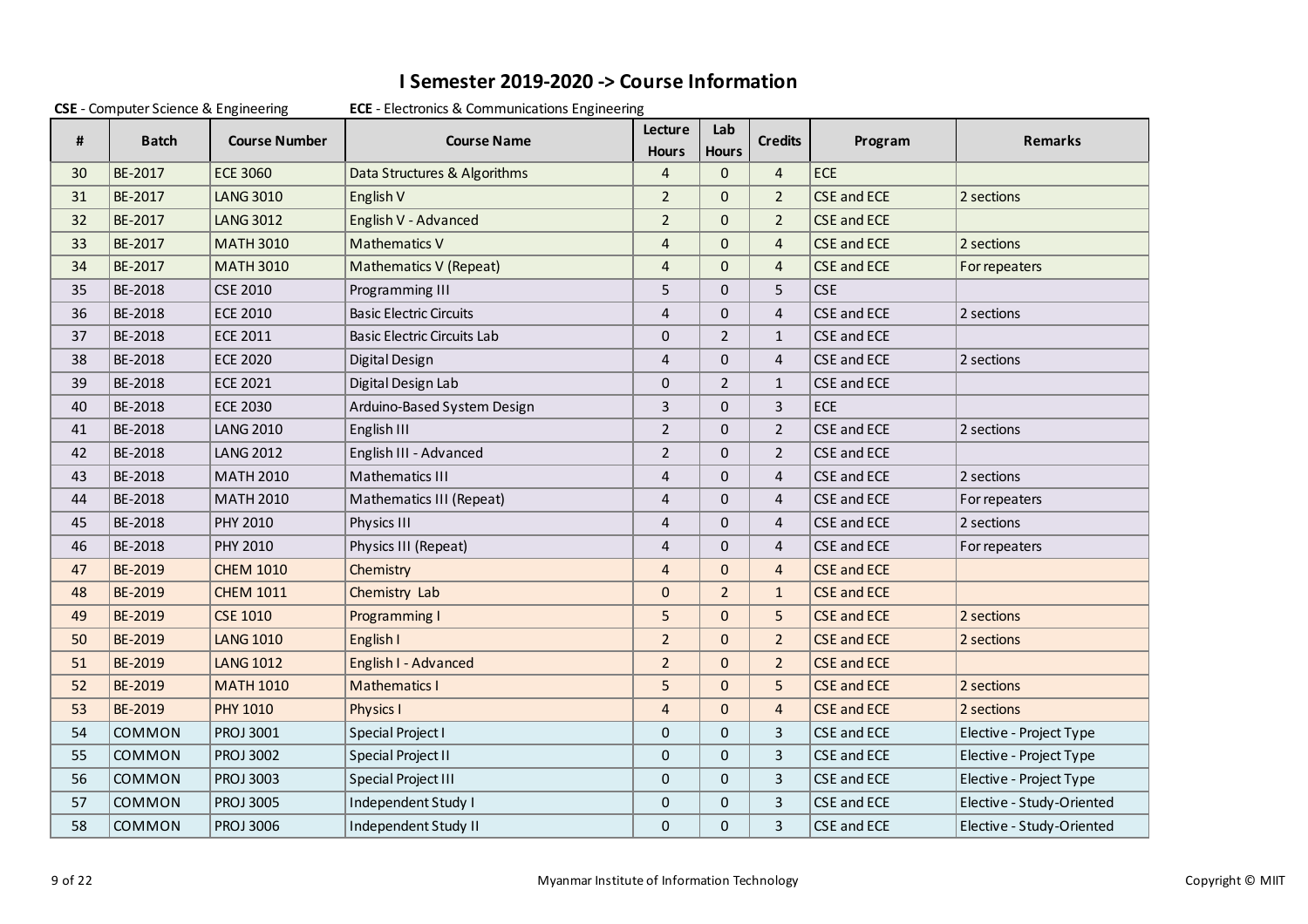|                |                                                                  |                         |                                            | I Semester 2019-2020 -> List of Instructors |                               |                          |                              |
|----------------|------------------------------------------------------------------|-------------------------|--------------------------------------------|---------------------------------------------|-------------------------------|--------------------------|------------------------------|
|                | Note: * indicates Instructor-in-charge in a multi-section course |                         |                                            |                                             |                               |                          |                              |
| #              | <b>Batch</b>                                                     | Course<br><b>Number</b> | <b>Course Name</b>                         | Program                                     | Instructor-in-Charge          | <b>Section Number</b>    | <b>Instructors</b>           |
| $\mathbf{1}$   | BE-2015                                                          | <b>LANG 5010</b>        | <b>Technical Communication</b>             | CSE and ECE                                 | Joe Tun Sein (JTS)            |                          | San Sun Nyunt                |
| $\overline{2}$ | BE-2015                                                          | <b>CSE 5027</b>         | Data Analytics                             | CSE and ECE                                 | Ohmar Myint (OM)              |                          |                              |
| 3              | BE-2015                                                          | <b>CSE 5003</b>         | <b>Parallel Computing</b>                  | CSE and ECE                                 | KA Venkatesh (KAV)            |                          |                              |
| $\overline{4}$ | BE-2015                                                          | <b>CSE 5006</b>         | <b>Computer Graphics</b>                   | CSE and ECE                                 | Thotreithem Hongray (TH)      |                          |                              |
| 5              | BE-2015                                                          | <b>CSE 5008</b>         | <b>Image Processing</b>                    | <b>CSE and ECE</b>                          | GR Sinha (GRS)                |                          | Ei Phyu Win                  |
| 6              | BE-2015                                                          | <b>CSE 5028</b>         | <b>Natural Language Processing</b>         | CSE                                         | Zar Zar Linn (ZZL)            |                          | Myintzu Phyo Aung            |
| $\overline{7}$ | BE-2015                                                          | <b>CSE 5039</b>         | <b>Systems Programming</b>                 | CSE and ECE                                 | Mouli Sankaran (MS)           |                          |                              |
| 8              | BE-2015                                                          | <b>ECE 5012</b>         | <b>Advanced Control Systems Laboratory</b> | <b>ECE</b>                                  | Tin Mar Kyi (TMK)             |                          |                              |
| 9              | BE-2015                                                          | <b>ECE 5009</b>         | FPGA Based System Design Laboratory        | CSE and ECE                                 | Indranil Hatai (IH)           |                          |                              |
| 10             | BE-2015                                                          | <b>CSE 5037</b>         | Robotics II                                | CSE and ECE                                 | Sandeep Saini (SS)            |                          |                              |
| 11             | BE-2015                                                          | <b>CSE 5000</b>         | Capstone Project                           | <b>CSE</b>                                  | KRV Subramanian (KRVS)        |                          |                              |
| 12             | BE-2015                                                          | <b>ECE 5000</b>         | Capstone Project                           | <b>ECE</b>                                  | <b>KRV Subramanian (KRVS)</b> |                          |                              |
| 13             | BE-2016                                                          | <b>CSE 4010</b>         | <b>Operating Systems</b>                   | CSE and ECE                                 | Mouli Sankaran (MS)           |                          |                              |
| 14             | BE-2016                                                          | <b>CSE 4020</b>         | Design & Analysis of Algorithms            | CSE                                         | KA Venkatesh (KAV)            |                          |                              |
| 15             | BE-2016                                                          | <b>CSE 4030</b>         | <b>Computer Networks II</b>                | CSE                                         | Tin Thein Thwel (TTT)         |                          | Aye Chan Ko                  |
| 16             | BE-2016                                                          | <b>CSE 4031</b>         | Computer Networks II Lab                   | CSE                                         | Tin Thein Thwel (TTT)         |                          | Aye Chan Ko                  |
| 17             | BE-2016                                                          | <b>ECE 4010</b>         | <b>Embedded Systems I</b>                  | CSE and ECE                                 | Ei Khaing Win (EKW)           |                          |                              |
| 18             | BE-2016                                                          | <b>ECE 4011</b>         | Embedded Systems I Lab                     | CSE and ECE                                 | Ei Khaing Win (EKW)           | <b>Section 1: S1, S3</b> |                              |
| 19             | BE-2016                                                          | ECE 4011                | Embedded Systems I Lab                     | CSE and ECE                                 | Kyaw Myo Thu (KMT)            | <b>Section 2: S2, S4</b> |                              |
| 20             | BE-2016                                                          | <b>ECE 4020</b>         | Digital Signal Processing                  | CSE and ECE                                 | Sandeep Saini (SS)            |                          | Tin Ei Kyaw                  |
| 21             | BE-2016                                                          | <b>ECE 4030</b>         | <b>Wireless Communication</b>              | ECE                                         | GR Sinha (GRS)                |                          | Zar Zar Lwin                 |
| 22             | BE-2016                                                          | <b>ECE 4040</b>         | <b>Wireless Sensor Networks</b>            | ECE                                         | Khin Lay Mon (KLM)            |                          | Khaing Thazin Min            |
| 23             | BE-2016                                                          | ECE 4041                | Wireless Sensor Networks Lab               | ECE                                         | Khin Lay Mon (KLM)            |                          | Khaing Thazin Min            |
| 24             | BE-2017                                                          | <b>CSE 3010</b>         | Data Structures & Algorithms               | <b>CSE</b>                                  | Usha Subramanian (US)         |                          | Khine Aye San<br>Yi Yi Myint |
| 25             | BE-2017                                                          | <b>CSE 3020</b>         | Database Systems I                         | <b>CSE</b>                                  | Usha Subramanian (US)         |                          | Kyawt Kyawt Htay             |
| 26             | BE-2017                                                          | <b>ECE 3010</b>         | Microprocessors & Interfacing              | CSE and ECE                                 | Wit Yee Swe (WYS)             |                          |                              |
| 27             | BE-2017                                                          | <b>ECE 3011</b>         | Microprocessors & Interfacing Lab          | <b>CSE and ECE</b>                          | Wit Yee Swe (WYS)             |                          |                              |
| 28             | BE-2017                                                          | <b>ECE 3020</b>         | Signals & Systems                          | <b>CSE and ECE</b>                          | GR Sinha (GRS)                |                          |                              |
| 29             | BE-2017                                                          | <b>ECE 3030</b>         | <b>Electronics II</b>                      | <b>ECE</b>                                  | Kyi Kyi Khaing (KKK)          |                          |                              |
| 30             | BE-2017                                                          | <b>ECE 3031</b>         | <b>Electronics II Lab</b>                  | <b>ECE</b>                                  | Kyi Kyi Khaing (KKK)          |                          |                              |
| 31             | BE-2017                                                          | <b>ECE 3060</b>         | Data Structures & Algorithms               | <b>ECE</b>                                  | Chit Nilar Win (CNW)          |                          |                              |
| 32             | BE-2017                                                          | <b>LANG 3010</b>        | English V                                  | CSE and ECE                                 | Chitra Lakshman (CL)          | <b>Section 1: S1, S3</b> |                              |
| 33             | BE-2017                                                          | <b>LANG 3010</b>        | English V                                  | CSE and ECE                                 | Chitra Lakshman (CL)          | <b>Section 2: S2, S4</b> |                              |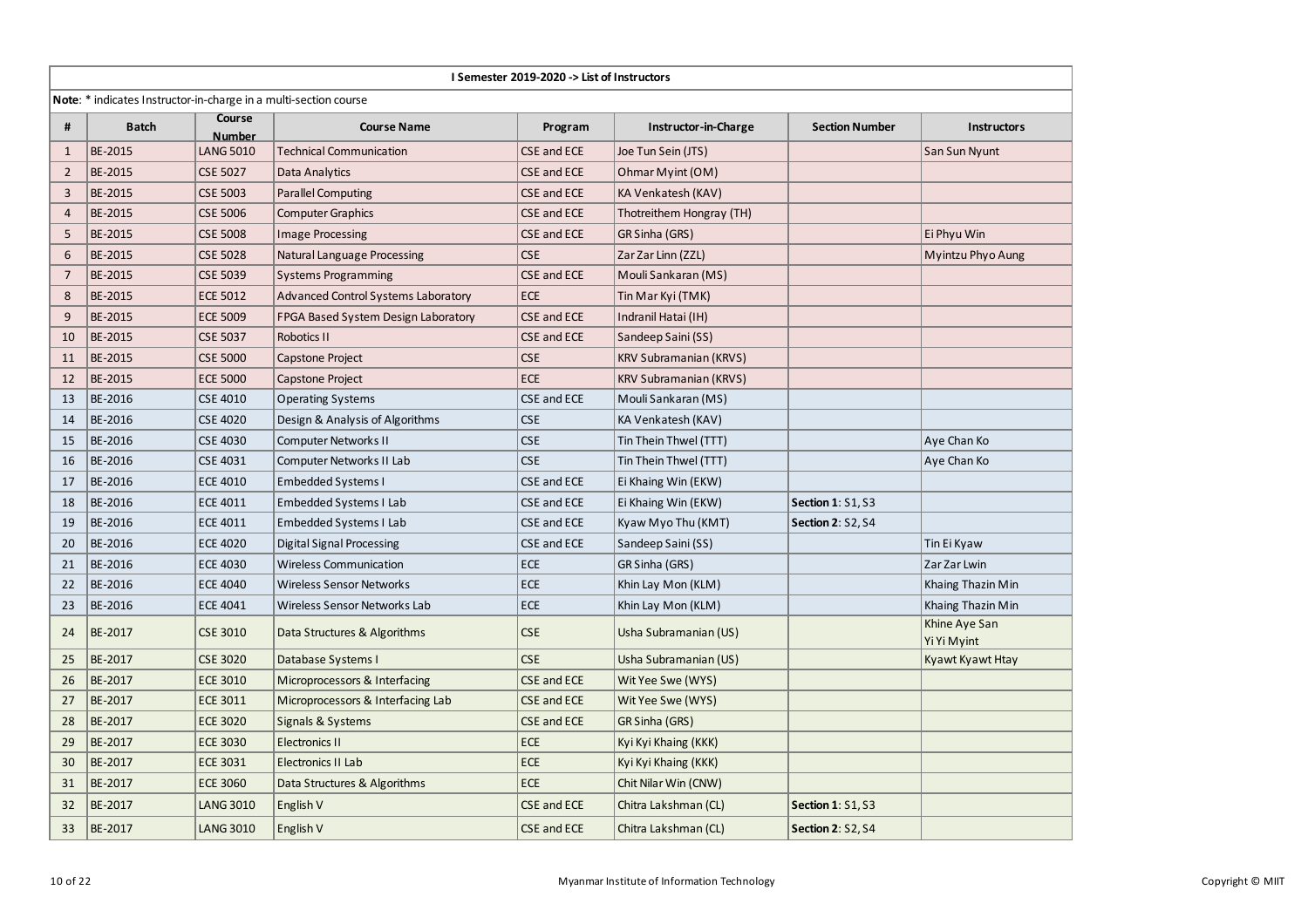|    |                                                                         |                         |                                    | I Semester 2019-2020 -> List of Instructors |                           |                                            |                                      |
|----|-------------------------------------------------------------------------|-------------------------|------------------------------------|---------------------------------------------|---------------------------|--------------------------------------------|--------------------------------------|
|    | <b>Note:</b> * indicates Instructor-in-charge in a multi-section course |                         |                                    |                                             |                           |                                            |                                      |
| #  | <b>Batch</b>                                                            | Course<br><b>Number</b> | <b>Course Name</b>                 | Program                                     | Instructor-in-Charge      | <b>Section Number</b>                      | <b>Instructors</b>                   |
| 34 | BE-2017                                                                 | <b>LANG 3012</b>        | English V - Advanced               | <b>CSE and ECE</b>                          | Chitra Lakshman (CL)      | <b>Section Advanced: S1,</b><br>S2, S3, S4 |                                      |
| 35 | BE-2017                                                                 | <b>MATH 3010</b>        | <b>Mathematics V</b>               | <b>CSE and ECE</b>                          | Aye Aye Thant (AAT)*      | <b>Section 1: S1, S3</b>                   | May Thant Zin                        |
| 36 | BE-2017                                                                 | <b>MATH 3010</b>        | Mathematics V                      | <b>CSE and ECE</b>                          | Myat Moe Khaing (MMK)     | <b>Section 2: S2, S4</b>                   |                                      |
| 37 | BE-2017                                                                 | <b>MATH 3010</b>        | Mathematics V (Repeat)             | <b>CSE and ECE</b>                          | Myat Moe Khaing (MMK)     |                                            |                                      |
| 38 | BE-2018                                                                 | <b>CSE 2010</b>         | Programming III                    | <b>CSE</b>                                  | Siddhartha Lal (SL)       |                                            | Usha Subramanian<br>Kyawt Kyawt Htay |
| 39 | BE-2018                                                                 | <b>ECE 2010</b>         | <b>Basic Electric Circuits</b>     | CSE and ECE                                 | Myo Thidar Win (MTW)*     | <b>Section 1: S1, S3</b>                   |                                      |
| 40 | BE-2018                                                                 | <b>ECE 2010</b>         | <b>Basic Electric Circuits</b>     | CSE and ECE                                 | Khin Chan Myoe Zin (KCMZ) | <b>Section 2: S2, S4</b>                   |                                      |
| 41 | BE-2018                                                                 | <b>ECE 2011</b>         | <b>Basic Electric Circuits Lab</b> | CSE and ECE                                 | Myo Thidar Win (MTW)*     | <b>Section 1: S1, S3</b>                   |                                      |
| 42 | BE-2018                                                                 | <b>ECE 2011</b>         | Basic Electric Circuits Lab        | CSE and ECE                                 | Khin Chan Myoe Zin (KCMZ) | <b>Section 2: S2, S4</b>                   |                                      |
| 43 | BE-2018                                                                 | <b>ECE 2020</b>         | Digital Design                     | CSE and ECE                                 | Kyaw Swar Hlaing (KSH)*   | <b>Section 1: S1, S3</b>                   | Myint Myint Khine                    |
| 44 | BE-2018                                                                 | <b>ECE 2020</b>         | Digital Design                     | CSE and ECE                                 | Yi Yi Aung (YYA)          | <b>Section 2: S2, S4</b>                   |                                      |
| 45 | BE-2018                                                                 | <b>ECE 2021</b>         | Digital Design Lab                 | CSE and ECE                                 | Kyaw Swar Hlaing (KSH)*   | <b>Section 1: S1, S3</b>                   | Myint Myint Khine                    |
| 46 | BE-2018                                                                 | <b>ECE 2021</b>         | Digital Design Lab                 | CSE and ECE                                 | Yi Yi Aung (YYA)          | <b>Section 2: S2, S4</b>                   |                                      |
| 47 | BE-2018                                                                 | <b>ECE 2030</b>         | Arduino-Based System Design        | <b>ECE</b>                                  | Nwe Ni Kyaw (NNK)         |                                            | Yi Yi Myint<br>Kyaw Myo Thu          |
| 48 | BE-2018                                                                 | <b>LANG 2010</b>        | English III                        | CSE and ECE                                 | Joe Tun Sein (JTS)*       | <b>Section 1: S1, S3</b>                   |                                      |
| 49 | BE-2018                                                                 | <b>LANG 2010</b>        | English III                        | CSE and ECE                                 | Chitra Lakshman (CL)      | <b>Section 2: S2, S4</b>                   |                                      |
| 50 | BE-2018                                                                 | <b>LANG 2012</b>        | English III - Advanced             | CSE and ECE                                 | Joe Tun Sein (JTS)        | Section Advanced: S1,<br>S2, S3 and S4     |                                      |
| 51 | BE-2018                                                                 | <b>MATH 2010</b>        | <b>Mathematics III</b>             | CSE and ECE                                 | Ni Ni Win (NNW)*          | <b>Section 1: S1, S3</b>                   | Ye Mon Oo                            |
| 52 | BE-2018                                                                 | <b>MATH 2010</b>        | <b>Mathematics III</b>             | CSE and ECE                                 | Moe Thandar (MT)          | <b>Section 2: S2, S4</b>                   | Wai Zin Phyo                         |
| 53 | BE-2018                                                                 | <b>MATH 2010</b>        | Mathematics III (Repeat)           | CSE and ECE                                 | Moe Thandar (MT)          |                                            |                                      |
| 54 | BE-2018                                                                 | PHY 2010                | Physics III                        | CSE and ECE                                 | Myo Myo Aung (MMA)*       | <b>Section 1: S1, S3</b>                   | Ei Khaing                            |
| 55 | BE-2018                                                                 | <b>PHY 2010</b>         | Physics III                        | CSE and ECE                                 | Mar Mar Htay (MMH)        | <b>Section 2: S2, S4</b>                   | Wint War Phoo                        |
| 56 | BE-2018                                                                 | <b>PHY 2010</b>         | Physics III (Repeat)               | CSE and ECE                                 | Kay Thwe Kywe Aye (KTKA)  |                                            |                                      |
| 57 | BE-2019                                                                 | <b>CHEM 1010</b>        | Chemistry                          | CSE and ECE                                 | Myat Thandar Moe (MTM)    |                                            | Nandar Aung<br>Soe Soe Htay          |
| 58 | BE-2019                                                                 | <b>CHEM 1011</b>        | Chemistry Lab                      | CSE and ECE                                 | Myat Thandar Moe (MTM)    |                                            | Nandar Aung<br>Soe Soe Htay          |
| 59 | BE-2019                                                                 | <b>CSE 1010</b>         | Programming I                      | <b>CSE and ECE</b>                          | Siddhartha Lal (SL)*      | <b>Section 1: S1, S3</b>                   | Khine Aye San<br>Sin Thi Yar Myint   |
| 60 | BE-2019                                                                 | <b>CSE 1010</b>         | Programming I                      | <b>CSE and ECE</b>                          | Cho Thet Mo (CTM)         | <b>Section 2: S2, S4</b>                   | Phyo Phyo Wai<br>Me Me Khaing        |
| 61 | BE-2019                                                                 | <b>LANG 1010</b>        | English I                          | CSE and ECE                                 | Joe Tun Sein (JTS)*       | <b>Section 1: S1, S3</b>                   |                                      |
| 62 | BE-2019                                                                 | <b>LANG 1010</b>        | English I                          | CSE and ECE                                 | Chitra Lakshman (CL)      | <b>Section 2: S2, S4</b>                   |                                      |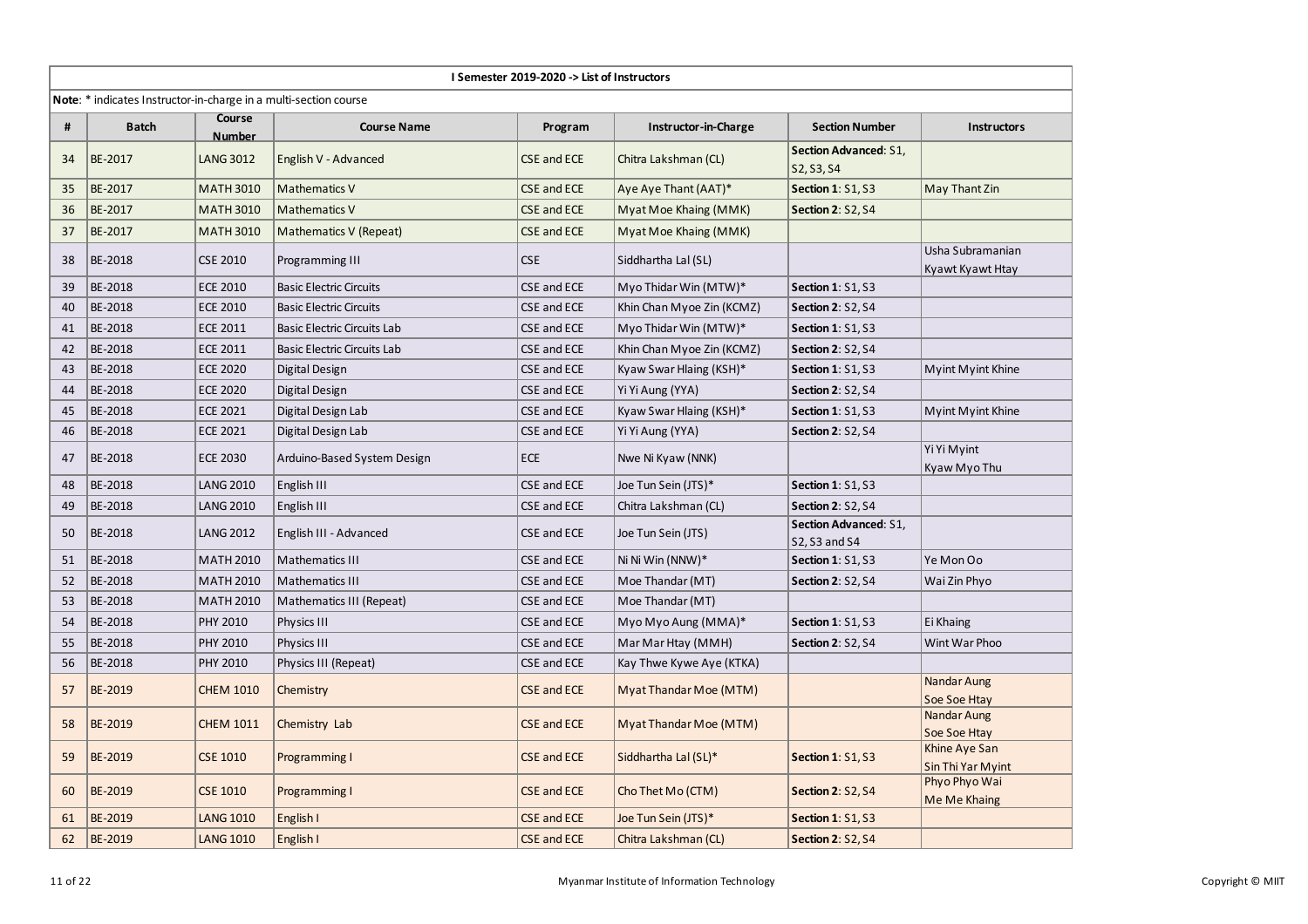|    |                                                                  |                                          |                      | I Semester 2019-2020 -> List of Instructors |                               |                                                      |                                      |
|----|------------------------------------------------------------------|------------------------------------------|----------------------|---------------------------------------------|-------------------------------|------------------------------------------------------|--------------------------------------|
|    | Note: * indicates Instructor-in-charge in a multi-section course |                                          |                      |                                             |                               |                                                      |                                      |
| #  | <b>Batch</b>                                                     | Course<br><b>Number</b>                  | <b>Course Name</b>   | <b>Section Number</b>                       | <b>Instructors</b>            |                                                      |                                      |
| 63 | <b>BE-2019</b>                                                   | <b>LANG 1012</b><br>English I - Advanced |                      | <b>CSE and ECE</b>                          | Joe Tun Sein (JTS)            | <b>Section Advanced: S1,</b><br><b>S2, S3 and S4</b> |                                      |
| 64 | <b>BE-2019</b>                                                   | <b>MATH 1010</b>                         | <b>Mathematics I</b> | <b>CSE and ECE</b>                          | KA Venkatesh (KAV)*           | <b>Section 1: S1, S3</b>                             | Win Zin Phyo<br><b>May Thant Zin</b> |
| 65 | <b>BE-2019</b>                                                   | <b>MATH 1010</b>                         | Mathematics I        | <b>CSE and ECE</b>                          | Aye Aye Myint (AAM)           | <b>Section 2: S2, S4</b>                             | Ye Mon Oo                            |
| 66 | <b>BE-2019</b>                                                   | <b>PHY 1010</b>                          | <b>Physics I</b>     | <b>CSE and ECE</b>                          | Thotreithem Hongray (TH)*     | <b>Section 1: S1, S3</b>                             | Ei Khaing                            |
| 67 | <b>BE-2019</b>                                                   | <b>PHY 1010</b>                          | Physics I            | <b>CSE and ECE</b>                          | Myo Myo Aung (MMA)            | <b>Section 2: S2, S4</b>                             | Wint War Phoo                        |
| 68 | COMMON                                                           | <b>PROJ 3001</b>                         | Special Project I    | CSE and ECE                                 | <b>KRV Subramanian (KRVS)</b> |                                                      |                                      |
| 69 | COMMON                                                           | <b>PROJ 3002</b>                         | Special Project II   | CSE and ECE                                 | <b>KRV Subramanian (KRVS)</b> |                                                      |                                      |
| 70 | <b>COMMON</b>                                                    | <b>PROJ 3003</b>                         | Special Project III  | CSE and ECE                                 | <b>KRV Subramanian (KRVS)</b> |                                                      |                                      |
| 71 | <b>COMMON</b>                                                    | <b>PROJ 3005</b>                         | Independent Study I  | KRV Subramanian (KRVS)                      |                               |                                                      |                                      |
| 72 | <b>COMMON</b>                                                    | <b>PROJ 3006</b>                         | Independent Study II | CSE and ECE                                 | <b>KRV Subramanian (KRVS)</b> |                                                      |                                      |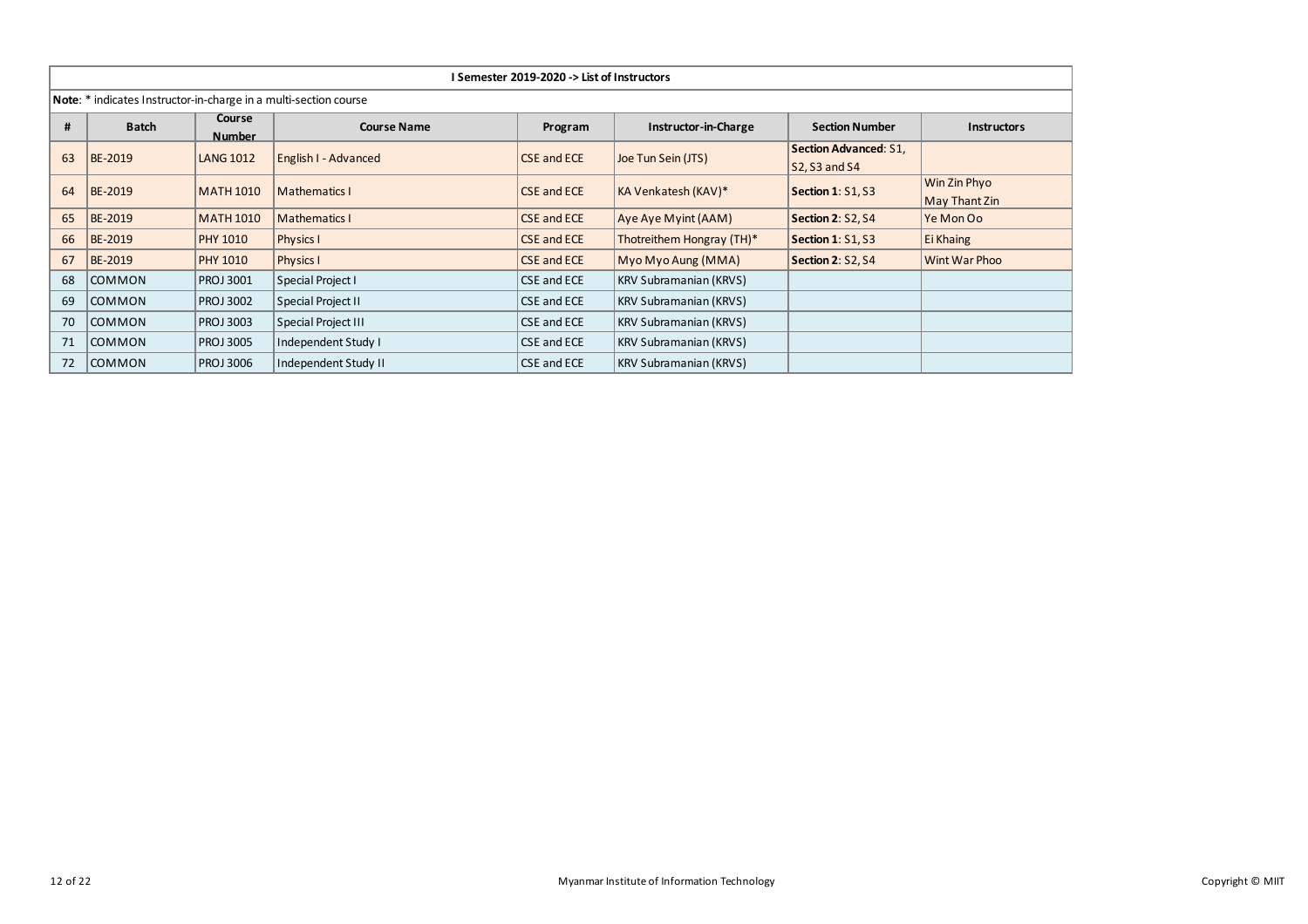| #              | <b>Batch</b> | Hour                 | Course #         | Instructor-<br><b>Course Name</b><br>in-Charge |             | <b>Section</b> | <b>Days</b> | Room |
|----------------|--------------|----------------------|------------------|------------------------------------------------|-------------|----------------|-------------|------|
| $\mathbf{1}$   | BE-2015      | 9:00 am to 9:50 am   | <b>CSE 5003</b>  | KAV<br><b>Parallel Computing</b>               |             | S1, S2, S3, S4 | T,Th        | 201  |
| $\overline{2}$ | BE-2015      | 9:00 am to 9:50 am   | <b>CSE 5008</b>  | <b>GRS</b><br><b>Image Processing</b>          |             | S1, S2, S3, S4 | M,W,F       | 201  |
| $\overline{3}$ | BE-2015      | 10:00 am to 10:50 am | <b>CSE 5037</b>  | SS<br><b>Robotics II</b>                       |             | S1, S2, S3, S4 | M,W,F       | 201  |
| 4              | BE-2016      | 9:00 am to 9:50 am   | <b>CSE 4010</b>  | <b>MS</b><br><b>Operating Systems</b>          |             | S1, S2, S3, S4 | T,W,Th      | 204  |
| 5              | BE-2017      | 9:00 am to 9:50 am   | <b>CSE 3020</b>  | Data Structures & Algorithms<br><b>US</b>      |             | S1, S3         | T,W,Th      | 203  |
| 6              | BE-2017      | 9:00 am to 9:50 am   | <b>ECE 3060</b>  | Data Structures & Algorithms<br><b>CNW</b>     |             | S2, S4         | T,W,Th      | 210  |
| $\overline{7}$ | BE-2018      | 9:00 am to 9:50 am   | <b>ECE 2020</b>  | Digital Design                                 | <b>KSH</b>  | S1, S3         | T,W,Th      | 202  |
| 8              | BE-2018      | 9:00 am to 9:50 am   | <b>ECE 2020</b>  | Digital Design                                 | <b>YYA</b>  | S2, S4         | T,W,Th      | 211  |
| 9              | BE-2019      | 9:00 am to 9:50 am   | <b>LANG 1010</b> | English I - Section 2                          | CL          | S2, S4         | T, Th       | 302  |
| 10             | BE-2019      | 9:00 am to 9:50 am   | <b>LANG 1012</b> | English I - Advanced                           | <b>JTS</b>  | S1, S2, S3, S4 | W           | 315  |
| 11             | BE-2016      | 10:00 am to 10:50 am | <b>CSE 4010</b>  | <b>Operating Systems</b>                       | <b>MS</b>   | S1, S2, S3, S4 | M           | 204  |
| 12             | BE-2016      | 10:00 am to 10:50 am | <b>ECE 4010</b>  | <b>Embedded Systems I</b>                      | <b>EKW</b>  | S1, S3         | T,W,F       | 204  |
| 13             | BE-2016      | 10:00 am to 10:50 am | <b>ECE 4010</b>  | <b>Embedded Systems I</b>                      | <b>KMT</b>  | S2, S4         | T,W,F       | 209  |
| 14             | BE-2017      | 10:00 am to 10:50 am | <b>MATH 3010</b> | Mathematics V                                  | <b>AAT</b>  | S1, S3         | M,T,W,Th    | 203  |
| 15             | BE-2017      | 10:00 am to 10:50 am | <b>MATH 3010</b> | Mathematics V                                  | <b>MMK</b>  | S2, S4         | M,T,W,Th    | 210  |
| 16             | BE-2017      | 10:00 am to 10:50 am | <b>CSE 3020</b>  | Data Structures & Algorithms                   | <b>US</b>   | S1, S3         | F           | 203  |
| 17             | BE-2017      | 10:00 am to 10:50 am | <b>ECE 3060</b>  | Data Structures & Algorithms                   | <b>CNW</b>  | S2, S4         | F.          | 210  |
| 18             | BE-2018      | 10:00 am to 10:50 am | <b>LANG 2012</b> | English III - Advanced                         | <b>JTS</b>  | S1, S2, S3, S4 | M           | 202  |
| 19             | BE-2018      | 10:00 am to 10:50 am | <b>ECE 2010</b>  | <b>Basic Electric Circuits</b>                 | <b>MTW</b>  | S1, S3         | T,W,Th,F    | 202  |
| 20             | BE-2018      | 10:00 am to 10:50 am | <b>ECE 2010</b>  | <b>Basic Electric Circuits</b>                 | <b>KCMZ</b> | S2, S4         | T,W,Th,F    | 211  |
| 21             | BE-2019      | 10:00 am to 10:50 am | <b>PHY 1010</b>  | Physics I                                      | <b>TH</b>   | S1, S3         | M,T,W,F     | 302  |
| 22             | BE-2019      | 10:00 am to 10:50 am | <b>PHY 1010</b>  | <b>Physics I</b>                               | <b>MMA</b>  | S2, S4         | M,T,W,F     | 208  |
| 23             | BE-2019      | 10:00 am to 10:50 am | <b>CSE 1010</b>  | Programming I                                  | <b>SL</b>   | S1, S3         | Th          | 306  |
| 24             | BE-2019      | 10:00 am to 10:50 am | <b>CSE 1010</b>  | Programming I                                  | <b>CTM</b>  | S2, S4         | Th          | 307  |
| 25             | BE-2015      | 11:00 am to 11:50 am | <b>CSE 5028</b>  | <b>Natural Language Processing</b>             | ZZL         | S1, S3         | Th,F        | 201  |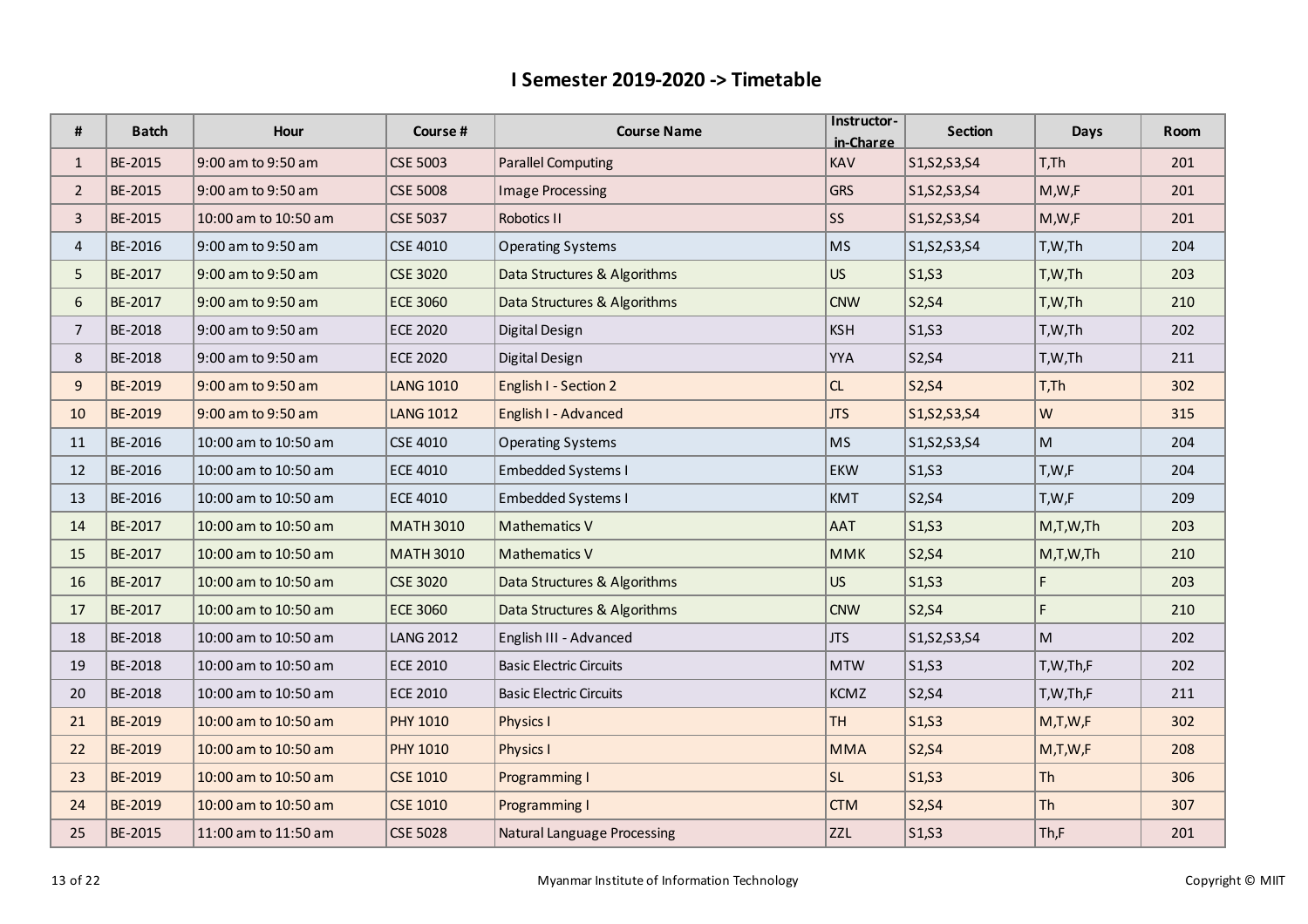| #  | <b>Batch</b> | Hour                 | Course #         | <b>Course Name</b>                                                       | Instructor-<br>in-Charge | <b>Section</b>                 | <b>Days</b> | Room |
|----|--------------|----------------------|------------------|--------------------------------------------------------------------------|--------------------------|--------------------------------|-------------|------|
| 26 | BE-2015      | 11:00 am to 12:50 pm | <b>ECE 5012</b>  | Advanced Control Systems Laboratory<br><b>TMK</b>                        |                          | S2, S4                         | Th          | 406  |
| 27 | BE-2015      | 11:00 am to 12:50 pm | <b>ECE 5009</b>  | $\ensuremath{\mathsf{IH}}\xspace$<br>FPGA Based System Design Laboratory |                          | S1, S2, S3, S4                 | M,T,W       | 409  |
| 28 | BE-2016      | 11:00 am to 11:50 am | <b>CSE 4030</b>  | <b>Computer Networks II</b><br><b>TTT</b>                                |                          | S1, S3                         | M,T,W       | 204  |
| 29 | BE-2016      | 11:00 am to 11:50 am | <b>ECE 4040</b>  | <b>Wireless Sensor Networks</b><br><b>KLM</b>                            |                          | S2, S4                         | M,T,W       | 209  |
| 30 | BE-2017      | 11:00 am to 11:50 am | <b>LANG 3010</b> | CL<br>English V - Section 1                                              |                          | S1, S3                         | M           | 203  |
| 31 | BE-2017      | 11:00 am to 11:50 am | <b>LANG 3012</b> | English V - Advanced Section                                             | CL                       | S1, S2, S3, S4                 | T.          | 203  |
| 32 | BE-2017      | 11:00 am to 11:50 am | <b>ECE 3020</b>  | Signals & Systems                                                        | <b>GRS</b>               | S1, S2, S3, S4                 | W,Th,F      | 203  |
| 33 | BE-2018      | 11:00 am to 11:50 am | <b>CSE 2010</b>  | Programming III                                                          | US/SL                    | S1, S3                         | M,T,W,Th,F  | 202  |
| 34 | BE-2018      | 11:00 am to 11:50 am | <b>ECE 2030</b>  | Arduino-Based System Design                                              | <b>NNK</b>               | S2, S4                         | M,T,W       | 211  |
| 35 | BE-2018      | 11:00 am to 11:50 am | <b>LANG 2010</b> | English III - Section 2                                                  | <b>JTS</b>               | S2, S4                         | Th,F        | 211  |
| 36 | BE-2019      | 11:00 am to 11:50 am | <b>MATH 1010</b> | <b>Mathematics I</b>                                                     | KAV                      | S1, S3                         | M,T,W,Th,F  | 302  |
| 37 | BE-2019      | 11:00 am to 11:50 am | <b>MATH 1010</b> | <b>Mathematics I</b>                                                     | <b>AAM</b>               | S2, S4                         | M,T,W,Th,F  | 208  |
| 38 | BE-2016      | 1:00 pm to 1:50 pm   | <b>ECE 4020</b>  | <b>Digital Signal Processing</b>                                         | SS                       | S1, S2, S3, S4                 | M,T,W,Th    | 204  |
| 39 | BE-2017      | 1:00 pm to 1:50 pm   | <b>ECE 3010</b>  | Microprocessors & Interfacing                                            | <b>WYS</b>               | S1, S3                         | M,T,W       | 203  |
| 40 | BE-2017      | 1:00 pm to 1:50 pm   | <b>LANG 3010</b> | English V - Section 2                                                    | CL                       | S2, S4                         | Th          | 210  |
| 41 | BE-2017      | 1:00 pm to 1:50 pm   | <b>LANG 3012</b> | English V - Advanced Section                                             | CL                       | S1, S2, S3, S4                 | F           | 203  |
| 42 | BE-2018      | 1:00 pm to 1:50 pm   | PHY 2010         | Physics III                                                              | <b>MMA</b>               | S1, S3                         | M,T,W,Th    | 202  |
| 43 | BE-2018      | 1:00 pm to 1:50 pm   | PHY 2010         | Physics III                                                              | <b>MMH</b>               | S2, S4                         | M,T,W,Th    | 211  |
| 44 | BE-2018      | 1:00 pm to 1:50 pm   | <b>ECE 2020</b>  | Digital Design                                                           | <b>KSH</b>               | S1, S3                         | F           | 202  |
| 45 | BE-2018      | 1:00 pm to 1:50 pm   | <b>ECE 2020</b>  | Digital Design                                                           | <b>YYA</b>               | S2, S4                         | F           | 211  |
| 46 | BE-2019      | 1:00 pm to 1:50 pm   | <b>CHEM 1010</b> | Chemistry                                                                | <b>MTM</b>               | S1, S2, S3, S4                 | M,T,W,Th    | 302  |
| 47 | BE-2019      | 1:00 pm to 1:50 pm   | <b>LANG 1010</b> | English I - Section 1                                                    | <b>JTS</b>               | S <sub>1</sub> ,S <sub>3</sub> | F.          | 302  |
| 48 | BE-2015      | 2:00 pm to 2:50 pm   | <b>CSE 5006</b>  | <b>TH</b><br><b>Computer Graphics</b>                                    |                          | S1, S2, S3, S4                 | M,T,Th      | 201  |
| 49 | BE-2015      | 2:00 pm to 2:50 pm   | <b>CSE 5028</b>  | <b>Natural Language Processing</b><br><b>ZZL</b>                         |                          | S1, S3                         | W           | 201  |
| 50 | BE-2016      | 2:00 pm to 2:50 pm   | <b>CSE 4020</b>  | Design & Analysis of Algorithms                                          | KAV                      | S1, S3                         | M,T,F       | 204  |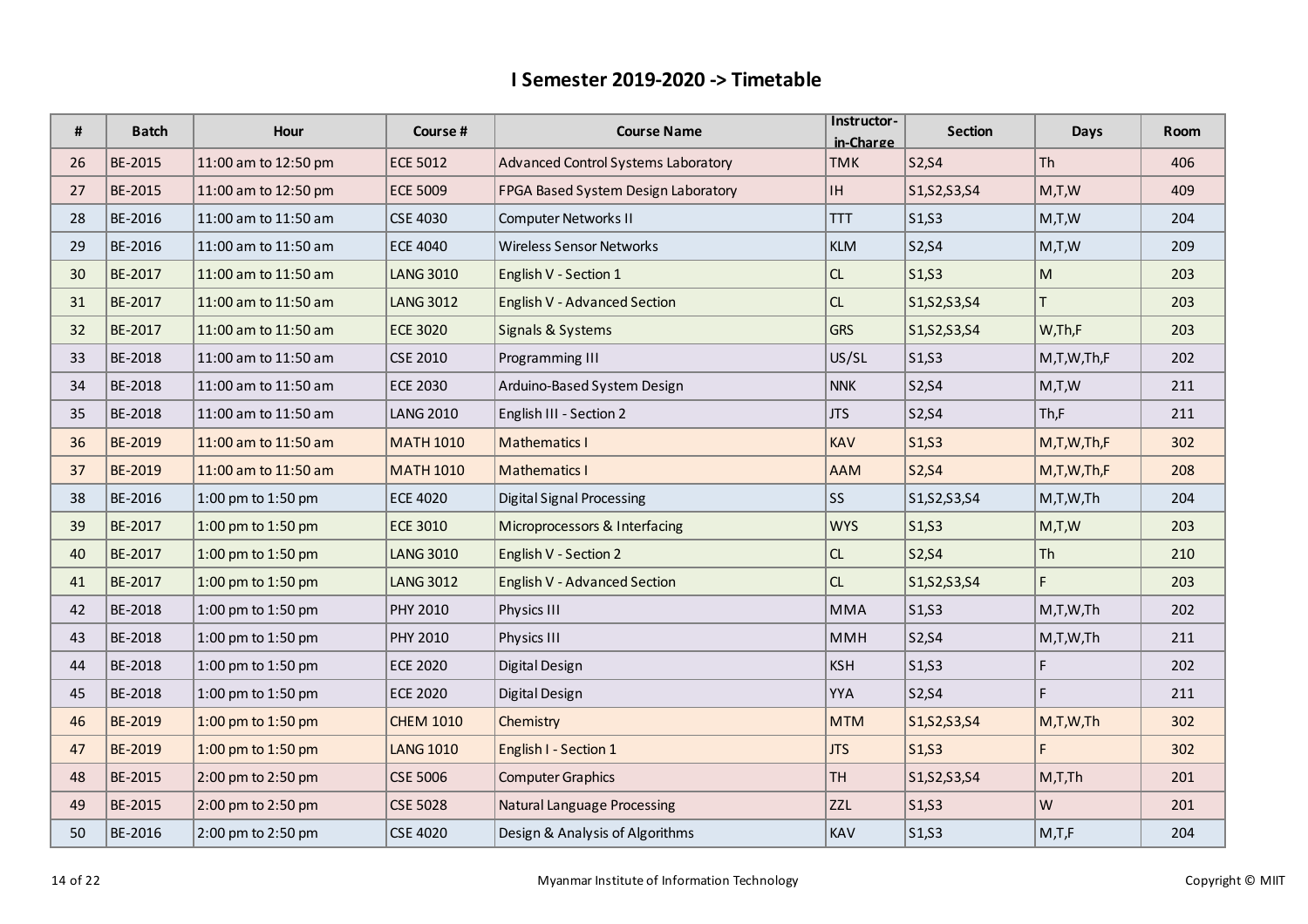| #  | <b>Batch</b>   | Hour               | Course #         | <b>Course Name</b>                                       | Instructor- | <b>Section</b>                 | Days                    | Room |
|----|----------------|--------------------|------------------|----------------------------------------------------------|-------------|--------------------------------|-------------------------|------|
|    | BE-2016        |                    | <b>ECE 4030</b>  | in-Charge<br><b>Wireless Communication</b><br><b>GRS</b> |             |                                |                         |      |
| 51 |                | 2:00 pm to 2:50 pm |                  |                                                          |             | S2, S4                         | M,T,F                   | 209  |
| 52 | BE-2017        | 2:00 pm to 2:50 pm | <b>CSE 3010</b>  | US<br>Database Systems I                                 |             | S1, S3                         | M,T,W,Th                | 203  |
| 53 | BE-2018        | 2:00 pm to 2:50 pm | <b>MATH 2010</b> | Mathematics III                                          | <b>NNW</b>  | S1, S3                         | M,T,W,Th                | 202  |
| 54 | BE-2018        | 2:00 pm to 2:50 pm | <b>MATH 2010</b> | Mathematics III                                          | MT          | S2, S4                         | M,T,W,Th                | 211  |
| 55 | BE-2019        | 2:00 pm to 2:50 pm | <b>CSE 1010</b>  | Programming I                                            | SL.         | S1, S3                         | M,T,W,F                 | 302  |
| 56 | BE-2019        | 2:00 pm to 2:50 pm | <b>CSE 1010</b>  | Programming I                                            | <b>CTM</b>  | S2, S4                         | M,T,W,F                 | 208  |
| 57 | <b>BE-2019</b> | 2:00 pm to 2:50 pm | <b>LANG 1012</b> | English I - Advanced                                     | <b>JTS</b>  | S1, S2, S3, S4                 | $ \text{Th} $           | 315  |
| 58 | BE-2017        | 2:00 pm to 2:50 pm | <b>ECE 3030</b>  | <b>Electronics II</b>                                    | <b>KKK</b>  | S2, S4                         | M,T,W,Th                | 210  |
| 59 | BE-2015        | 3:00 pm to 3:50 pm | <b>CSE 5027</b>  | Data Analytics                                           | <b>OM</b>   | S1, S2, S3, S4                 | $T$ , $Th$ , $F$        | 201  |
| 60 | BE-2017        | 3:00 pm to 4:50 pm | <b>ECE 3031</b>  | Electronics II Lab                                       | <b>KKK</b>  | S <sub>2</sub>                 | M                       | 313  |
| 61 | BE-2017        | 3:00 pm to 4:50 pm | <b>ECE 3031</b>  | Electronics II Lab                                       | <b>KKK</b>  | S <sub>4</sub>                 | T                       | 313  |
| 62 | BE-2017        | 3:00 pm to 4:50 pm | <b>ECE 3011</b>  | Microprocessors & Interfacing Lab                        | <b>WYS</b>  | S <sub>1</sub> ,S <sub>3</sub> | M                       | 306  |
| 63 | BE-2018        | 3:00 pm to 3:50 pm | <b>LANG 2012</b> | English III - Advanced                                   | <b>JTS</b>  | S1, S2, S3, S4                 | F                       | 202  |
| 64 | BE-2018        | 3:00 pm to 4:50 pm | ECE 2011         | <b>Basic Electric Circuits Lab</b>                       | <b>KCMZ</b> | S <sub>4</sub>                 | M                       | 312  |
| 65 | BE-2018        | 3:00 pm to 4:50 pm | <b>ECE 2011</b>  | <b>Basic Electric Circuits Lab</b>                       | <b>MTW</b>  | S <sub>3</sub>                 | T                       | 312  |
| 66 | BE-2018        | 3:00 pm to 4:50 pm | <b>ECE 2011</b>  | <b>Basic Electric Circuits Lab</b>                       | <b>KCMZ</b> | S <sub>2</sub>                 | W                       | 312  |
| 67 | BE-2018        | 3:00 pm to 4:50 pm | <b>ECE 2011</b>  | <b>Basic Electric Circuits Lab</b>                       | <b>MTW</b>  | $\vert$ S1                     | Th                      | 312  |
| 68 | BE-2018        | 3:00 pm to 4:50 pm | <b>ECE 2021</b>  | Digital Design Lab                                       | <b>YYA</b>  | S <sub>2</sub>                 | M                       | 311  |
| 69 | BE-2018        | 3:00 pm to 3:50 pm | <b>LANG 2010</b> | English III - Section 1                                  | CL          | S1, S3                         | M,W                     | 202  |
| 70 | BE-2019        | 3:00 pm to 4:50 pm | <b>CHEM 1011</b> | Chemistry Lab                                            | <b>MTM</b>  | S <sub>3</sub>                 | $\overline{\mathsf{M}}$ | 104  |
| 71 | BE-2017        | 3:00 pm to 4:50 pm | <b>ECE 3011</b>  | Microprocessors & Interfacing Lab                        | <b>WYS</b>  | S <sub>1</sub> ,S <sub>3</sub> | $\mathsf{T}$            | 306  |
| 72 | <b>BE-2018</b> | 3:00 pm to 4:50 pm | <b>ECE 2021</b>  | Digital Design Lab                                       | YYA         | S <sub>1</sub>                 | T                       | 311  |
| 73 | <b>BE-2019</b> | 3:00 pm to 4:50 pm | <b>CHEM 1011</b> | Chemistry Lab                                            | <b>MTM</b>  | S <sub>4</sub>                 | T                       | 104  |
| 74 | BE-2019        | 3:00 pm to 3:50 pm | <b>LANG 1010</b> | English I - Section 1                                    | <b>JTS</b>  | S1, S3                         | T                       | 302  |
| 75 | BE-2016        | 3:00 pm to 4:50 pm | <b>ECE 4041</b>  | Embedded Systems I Lab                                   | <b>EKW</b>  | S <sub>1</sub>                 | M                       | 410  |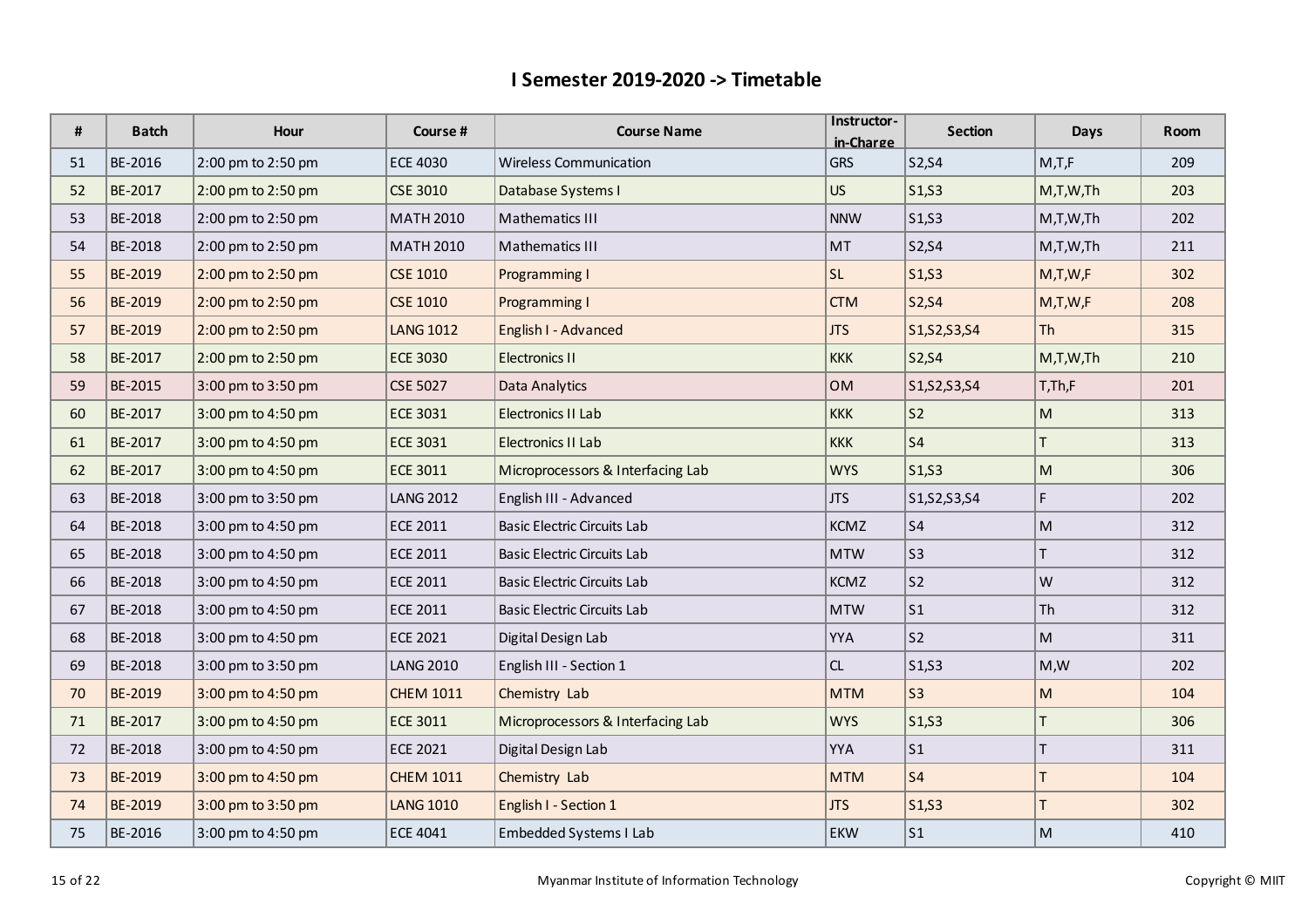| #  | <b>Batch</b> | Hour               | Course #         | <b>Course Name</b>                          | Instructor-<br>in-Charge | <b>Section</b> | Days      | Room |
|----|--------------|--------------------|------------------|---------------------------------------------|--------------------------|----------------|-----------|------|
| 76 | BE-2016      | 3:00 pm to 4:50 pm | <b>ECE 4041</b>  | Embedded Systems I Lab<br>EKW               |                          | S <sub>3</sub> |           | 410  |
| 77 | BE-2016      | 3:00 pm to 4:50 pm | <b>ECE 4041</b>  | <b>Embedded Systems I Lab</b><br><b>KMT</b> |                          | S <sub>4</sub> | W         | 410  |
| 78 | BE-2016      | 3:00 pm to 4:50 pm | <b>ECE 4041</b>  | Embedded Systems I Lab<br><b>KMT</b>        |                          | S <sub>2</sub> | Th        | 410  |
| 79 | BE-2016      | 3:00 pm to 4:50 pm | <b>CSE 4031</b>  | Computer Networks II Lab<br><b>TTT</b>      |                          | S <sub>1</sub> | W         | 411  |
| 80 | BE-2016      | 3:00 pm to 4:50 pm | <b>CSE 4031</b>  | Computer Networks II Lab<br><b>TTT</b>      |                          | S <sub>3</sub> | Th        | 411  |
| 81 | BE-2016      | 3:00 pm to 4:50 pm | <b>ECE 4041</b>  | Wireless Sensor Networks Lab                | <b>KLM</b>               | S <sub>2</sub> | W         | 408  |
| 82 | BE-2017      | 3:00 pm to 4:50 pm | ECE 3011         | Microprocessors & Interfacing Lab           | <b>WYS</b>               | S2, S4         | W         | 307  |
| 83 | BE-2018      | 3:00 pm to 4:50 pm | <b>ECE 2021</b>  | Digital Design Lab                          | <b>KSH</b>               | S <sub>4</sub> | W         | 311  |
| 84 | BE-2019      | 3:00 pm to 4:50 pm | <b>CHEM 1011</b> | Chemistry Lab                               | <b>MTM</b>               | S <sub>1</sub> | W         | 105  |
| 85 | BE-2016      | 3:00 pm to 4:50 pm | <b>ECE 4041</b>  | Wireless Sensor Networks Lab                | <b>KLM</b>               | S <sub>4</sub> | Th        | 408  |
| 86 | BE-2017      | 3:00 pm to 4:50 pm | <b>ECE 3011</b>  | Microprocessors & Interfacing Lab           | <b>WYS</b>               | S2, S4         | <b>Th</b> | 307  |
| 87 | BE-2017      | 3:00 pm to 3:50 pm | <b>LANG 3010</b> | English V - Section 1                       | CL                       | S1, S3         | <b>Th</b> | 203  |
| 88 | BE-2018      | 3:00 pm to 4:50 pm | <b>ECE 2021</b>  | Digital Design Lab                          | <b>KSH</b>               | S <sub>3</sub> | Th        | 311  |
| 89 | BE-2019      | 3:00 pm to 4:50 pm | <b>CHEM 1011</b> | Chemistry Lab                               | <b>MTM</b>               | S <sub>2</sub> | Th        | 105  |
| 90 | BE-2017      | 4:00 pm to 4:50 pm | <b>LANG 3010</b> | English V - Section 2                       | CL                       | S2, S4         | F.        | 210  |
| 91 | BE-2015      | 3:00 pm to 4:50 pm | <b>ECE 5012</b>  | Advanced Control Systems Laboratory         | <b>TMK</b>               | S2, S4         | M,W       | 406  |
| 92 | BE-2015      | 4:00 pm to 4:50 pm | <b>CSE 5039</b>  | <b>Systems Programming</b>                  | <b>MS</b>                | S1, S2, S3, S4 | T,Th,F    | 201  |
| 93 | BE-2015      | 4:00 pm to 4:50 pm | <b>CSE 5003</b>  | <b>Parallel Computing</b>                   | <b>KAV</b>               | S1, S2, S3, S4 | W         | 201  |
| 94 | BE-2015      | 5:00 pm to 5:50 pm | <b>LANG 5010</b> | <b>Technical Communication</b>              | <b>JTS</b>               | S1, S2, S3, S4 | M,W       | 201  |
| 95 | BE-2017      | 5:00 pm to 5:50 pm | <b>MATH 3010</b> | Mathematics V (Repeat)                      | <b>MMK</b>               | S1, S2, S3, S4 | M,T,W,Th  | 210  |
| 96 | BE-2018      | 8:00 am to 8:50 am | <b>PHY 2010</b>  | Physics III (Repeat)                        | <b>KTKA</b>              | S1, S2, S3, S4 | M,T,W,Th  | 211  |
| 97 | BE-2018      | 5:00 pm to 5:50 pm | <b>MATH 2010</b> | Mathematics III (Repeat)                    | MT                       | S1, S2, S3, S4 | M,T,W,Th  | 211  |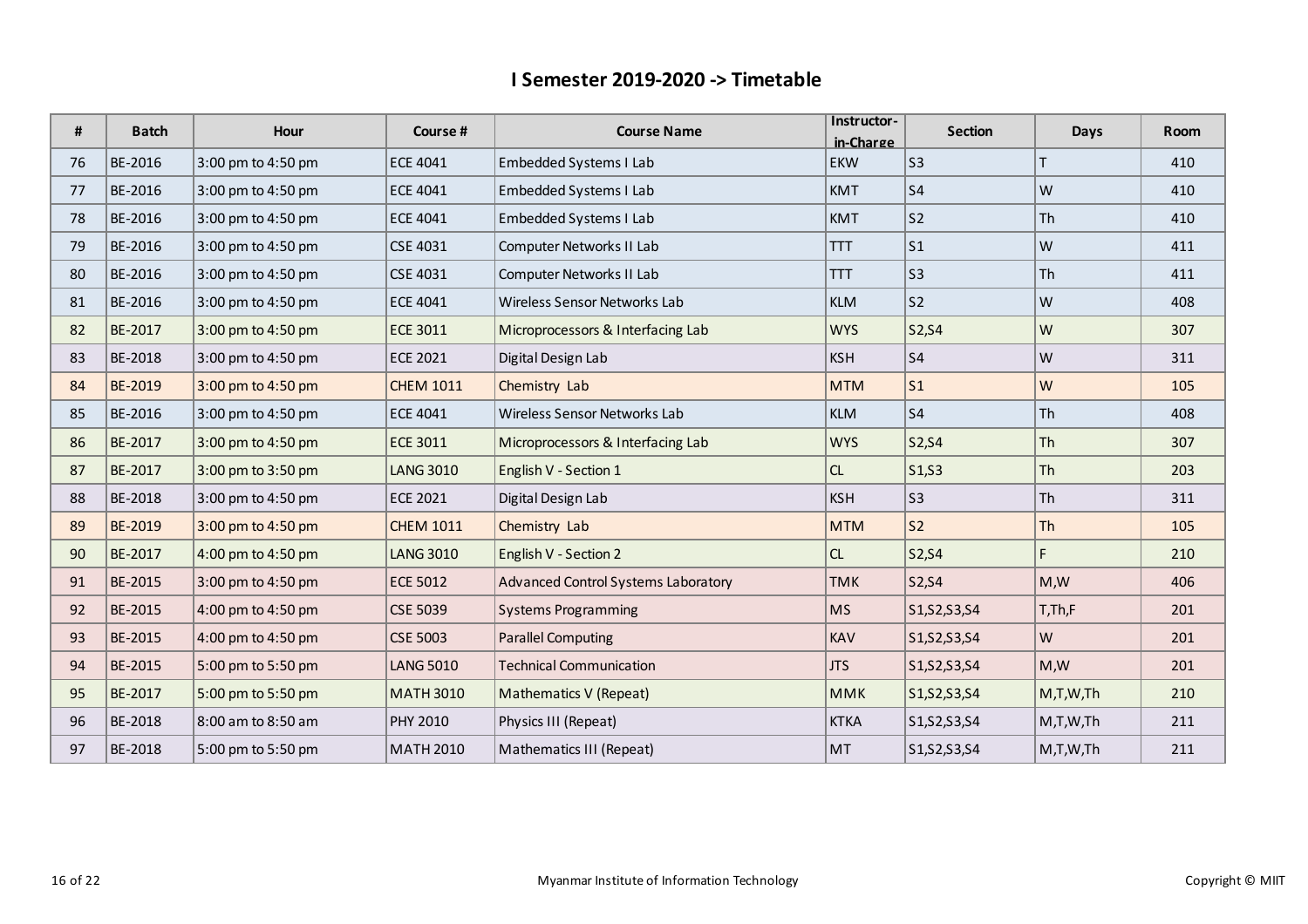|                |                |                  |              |                                  |                  |                                               |                                | Room            | Room           | Room           |           |                | Room   Room   Room   Room |                | Room      | Room Room         |     |
|----------------|----------------|------------------|--------------|----------------------------------|------------------|-----------------------------------------------|--------------------------------|-----------------|----------------|----------------|-----------|----------------|---------------------------|----------------|-----------|-------------------|-----|
| #              | Date           | Day              | <b>Batch</b> | <b>Time</b>                      | Course #         | <b>Course Name</b>                            | <b>Section</b>                 | 201             | 202            | 203            | 204       | 208            | 209                       | 210            | 211       | 306               | 307 |
| $\mathbf{1}$   | 20-12-19       | Friday           | BE-2015      | During class hour in<br>the week | <b>LANG 5010</b> | <b>Technical Communication</b>                | S1, S2, S3, S4                 | $S1, S2$ S3, S4 |                |                |           |                |                           |                |           |                   |     |
| $\overline{2}$ | 20-12-19       | Friday           | BE-2016      | 9 am to 9:50 am                  | <b>ECE 4020</b>  | <b>Digital Signal Processing</b>              | S1, S2, S3, S4                 |                 |                |                |           | S <sub>1</sub> | S <sub>2</sub>            | S <sub>3</sub> | <b>S4</b> |                   |     |
| 3              | 20-12-19       | Friday           | BE-2017      | 9 am to 9:50 am                  | <b>CSE 3020</b>  | Database Systems I                            | S <sub>1</sub> ,S <sub>3</sub> |                 |                |                |           |                |                           |                |           | S1, S3            |     |
| $\overline{4}$ | 20-12-19       | Friday           | BE-2017      | 9 am to 9:50 am                  | <b>ECE 3030</b>  | <b>Electronics II</b>                         | S2, S4                         |                 |                |                |           |                | S <sub>2</sub>            |                | <b>S4</b> |                   |     |
| 5              | 20-12-19       | Friday           | BE-2018      | 9 am to 9:50 am                  | <b>ECE 2010</b>  | <b>Basic Electric Circuits</b>                | S1, S2, S3, S4                 | S <sub>1</sub>  | S <sub>2</sub> | S <sub>3</sub> | <b>S4</b> |                |                           |                |           |                   |     |
| 6              | $20 - 12 - 19$ | Friday           | BE-2019      | 9 am to 9:50 am                  | <b>CHEM 1010</b> | Chemistry                                     | S1, S2, S3, S4                 | S <sub>1</sub>  | S <sub>2</sub> | S <sub>3</sub> | <b>S4</b> |                |                           |                |           |                   |     |
| 7              | 23-12-19       | Monday           | BE-2015      | During class hour in<br>the week | <b>CSE 5027</b>  | Data Analytics                                | S1, S2, S3, S4                 |                 |                |                |           |                |                           |                |           |                   |     |
| 8              | 23-12-19       | Monday           | BE-2015      | During class hour in<br>the week | <b>CSE 5003</b>  | <b>Parallel Computing</b>                     | S1, S2, S3, S4                 |                 |                |                |           |                |                           |                |           |                   |     |
| 9              | 23-12-19       | Monday           | BE-2016      | 9 am to 9:50 am                  | <b>CSE 4030</b>  | <b>Computer Networks II</b>                   | S <sub>1</sub> ,S <sub>3</sub> |                 |                |                |           | S <sub>1</sub> | S <sub>3</sub>            |                |           |                   |     |
| 10             | 23-12-19       | Monday           | BE-2016      | $9$ am to 9:50 am                | <b>ECE 4040</b>  | <b>Wireless Sensor Networks</b>               | S2,S4                          |                 |                |                |           | S <sub>2</sub> | <b>S4</b>                 |                |           |                   |     |
| 11             | 23-12-19       | Monday           | BE-2017      | 9 am to 9:50 am                  | <b>ECE 3020</b>  | Signals & Systems                             | S1, S2, S3, S4                 | S <sub>1</sub>  | S <sub>2</sub> | <b>S3</b>      | <b>S4</b> |                |                           |                |           |                   |     |
| 12             | 23-12-19       | Monday $BE-2018$ |              | 9 am to 9:50 am                  | <b>LANG 2010</b> | English III                                   | S1, S2, S3, S4                 | S <sub>1</sub>  | S <sub>2</sub> | S <sub>3</sub> | <b>S4</b> |                |                           |                |           |                   |     |
| 13             | 23-12-19       | Monday           | BE-2018      | 9 am to 9:50 am                  | <b>LANG 2012</b> | English III - Advanced                        | S1, S2, S3, S4                 | S <sub>1</sub>  | S <sub>2</sub> | S <sub>3</sub> | <b>S4</b> |                |                           |                |           |                   |     |
| 14             | 23-12-19       | Monday           | BE-2019      | 9 am to 9:50 am                  | <b>CSE 1010</b>  | Programming I                                 | S1, S2, S3, S4                 |                 |                |                |           |                |                           |                |           | $S1, S3$ $S2, S4$ |     |
| 15             | 03-01-20       | Friday           | BE-2015      | During class hour in<br>the week | <b>CSE 5028</b>  | <b>Natural Language Processing</b>            | S <sub>1</sub> ,S <sub>3</sub> |                 |                |                |           |                |                           |                |           |                   |     |
| 16             | 03-01-20       | Friday           | BE-2015      | During class hour in<br>the week | <b>ECE 5012</b>  | <b>Advanced Control Systems</b><br>Laboratory | S2, S4                         |                 |                |                |           |                |                           |                |           |                   |     |
| 17             | 03-01-20       | Friday           | BE-2016      | 9 am to 9:50 am                  | <b>CSE 4010</b>  | <b>Operating Systems</b>                      | S1, S2, S3, S4                 | S <sub>1</sub>  | S <sub>2</sub> | S <sub>3</sub> | <b>S4</b> |                |                           |                |           |                   |     |
| 18             | 03-01-20       | Friday           | BE-2017      | 9 am to 9:50 am                  | <b>LANG 3010</b> | English V                                     | S1, S2, S3, S4                 |                 |                |                |           |                |                           |                |           | $S1, S2$ S3, S4   |     |
| 19             | $03 - 01 - 20$ | Friday           | BE-2017      | 9 am to 9:50 am                  | <b>LANG 3012</b> | English V - Advanced                          | S1, S2, S3, S4                 |                 |                |                |           |                |                           |                |           | $S1, S2$ S3, S4   |     |
| 20             | 03-01-20       | Friday           | BE-2018      | 9 am to 9:50 am                  | <b>PHY 2010</b>  | Physics III                                   | S1, S2, S3, S4                 |                 |                |                |           | S <sub>1</sub> | S <sub>2</sub>            | S <sub>3</sub> | <b>S4</b> |                   |     |
| 21             | 03-01-20       | Friday           | BE-2018      | During class hour in<br>the week | PHY 2010         | Physics III (Repeat)                          | S1, S2, S3, S4                 |                 |                |                |           |                |                           |                |           |                   |     |
| 22             | 03-01-20       | Friday           | BE-2019      | 9 am to 9:50 am                  |                  | MATH 1010   Mathematics I                     | S1, S2, S3, S4                 |                 |                |                |           | S <sub>1</sub> | S <sub>2</sub>            | S <sub>3</sub> | <b>S4</b> |                   |     |
| 23             | 10-01-20       | Friday           | BE-2015      | During class hour in<br>the week | <b>CSE 5006</b>  | <b>Computer Graphics</b>                      | S1, S2, S3, S4                 |                 |                |                |           |                |                           |                |           |                   |     |
| 24             | 10-01-20       | Friday           | BE-2016      | 9 am to 9:50 am                  | <b>CSE 4020</b>  | Design & Analysis of Algorithms               | S1,S3                          |                 |                |                |           | S <sub>1</sub> | S <sub>3</sub>            |                |           |                   |     |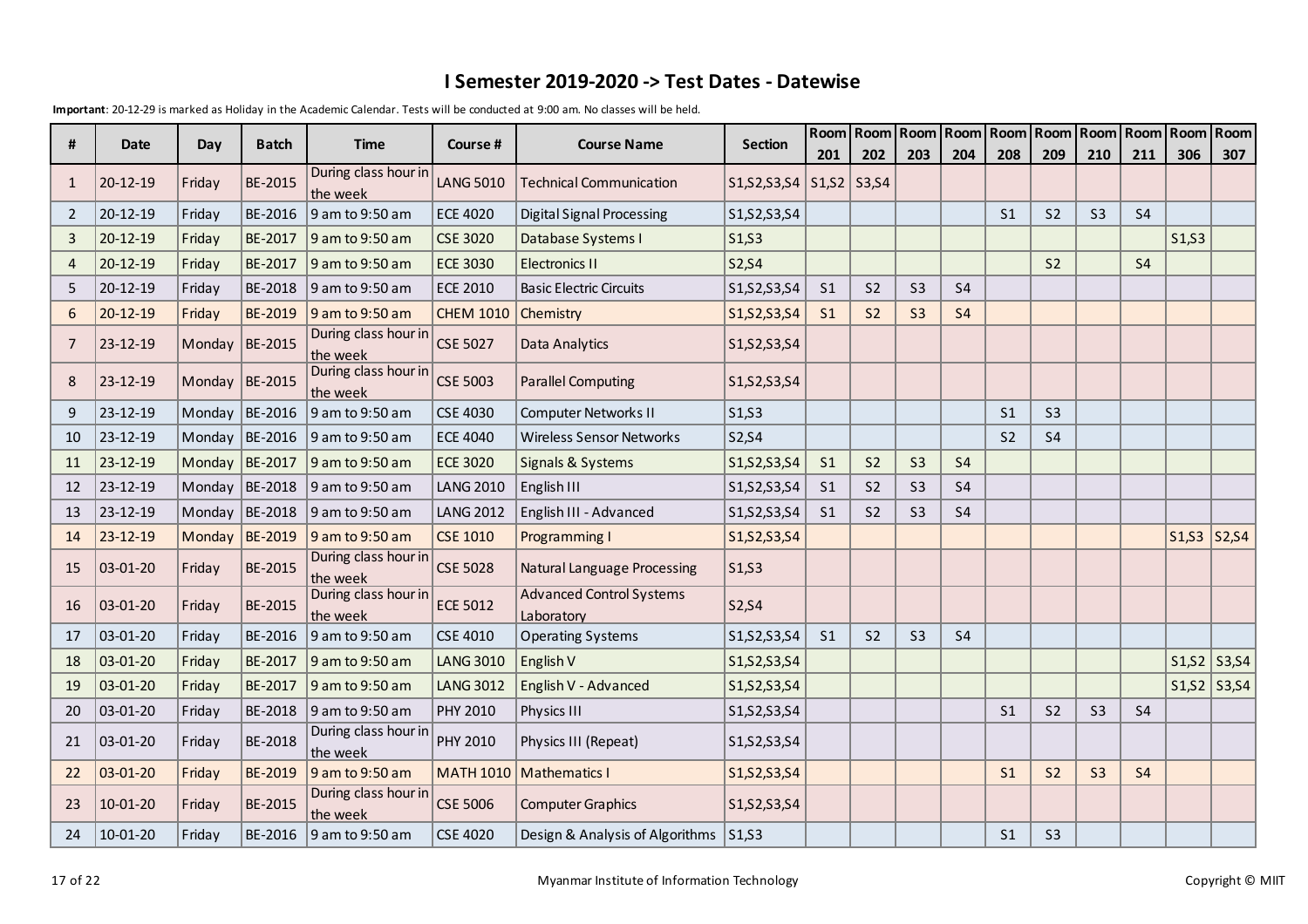| #  | <b>Date</b>                                                                                                     | Day              | <b>Batch</b> | <b>Time</b>                      | Course #         |                                        | <b>Section</b><br><b>Course Name</b> |                | Room Room      |                |                |                | Room   Room   Room   Room   Room |                | <b>Room</b>    | Room Room |     |
|----|-----------------------------------------------------------------------------------------------------------------|------------------|--------------|----------------------------------|------------------|----------------------------------------|--------------------------------------|----------------|----------------|----------------|----------------|----------------|----------------------------------|----------------|----------------|-----------|-----|
|    |                                                                                                                 |                  |              |                                  |                  |                                        |                                      | 201            | 202            | 203            | 204            | 208            | 209                              | 210            | 211            | 306       | 307 |
| 25 | 10-01-20                                                                                                        | Friday           | BE-2016      | 9 am to 9:50 am                  | <b>ECE 4030</b>  | <b>Wireless Communication</b>          | S2, S4                               |                |                |                |                | S <sub>2</sub> | <b>S4</b>                        |                |                |           |     |
| 26 | $10-01-20$                                                                                                      | Friday           | BE-2017      | 9 am to 9:50 am                  | <b>ECE 3010</b>  | Microprocessors & Interfacing          | $S1, S2, S3, S4$                     | S <sub>1</sub> | S <sub>2</sub> | S <sub>3</sub> | <b>S4</b>      |                |                                  |                |                |           |     |
| 27 | 10-01-20                                                                                                        | Friday           | BE-2018      | 9 am to 9:50 am                  | <b>CSE 2010</b>  | Programming III                        | S1,S3                                |                |                |                |                |                |                                  |                |                | S1, S3    |     |
| 28 | 10-01-20                                                                                                        | Friday           | BE-2018      | 9 am to 9:50 am                  | <b>ECE 2030</b>  | Arduino-Based System Design            | S2,S4                                |                |                |                |                |                |                                  | S <sub>2</sub> | S <sub>4</sub> |           |     |
| 29 | $10-01-20$                                                                                                      | Friday           | BE-2019      | 9 am to 9:50 am                  | <b>LANG 1010</b> | English I                              | S1, S2, S3, S4                       | S <sub>1</sub> | S <sub>2</sub> | S <sub>3</sub> | S <sub>4</sub> |                |                                  |                |                |           |     |
| 30 | $10-01-20$                                                                                                      | Friday           | BE-2019      | 9 am to 9:50 am                  | <b>LANG 1012</b> | English I - Advanced                   | S1, S2, S3, S4                       | S <sub>1</sub> | S <sub>2</sub> | S <sub>3</sub> | <b>S4</b>      |                |                                  |                |                |           |     |
| 31 | 13-01-20                                                                                                        | Monday BE-2015   |              | During class hour in<br>the week | <b>CSE 5008</b>  | <b>Image Processing</b>                | S1, S2, S3, S4                       |                |                |                |                |                |                                  |                |                |           |     |
| 32 | 13-01-20                                                                                                        | Monday   BE-2015 |              | During class hour in<br>the week | <b>CSE 5039</b>  | <b>Systems Programming</b>             | S1, S2, S3, S4                       |                |                |                |                |                |                                  |                |                |           |     |
| 33 | 13-01-20                                                                                                        | Monday BE-2015   |              | During class hour in<br>the week | <b>ECE 5009</b>  | FPGA Based System Design<br>Laboratory | S1, S2, S3, S4                       |                |                |                |                |                |                                  |                |                |           |     |
| 34 | 13-01-20                                                                                                        | Monday   BE-2016 |              | 9 am to 9:50 am                  | <b>ECE 4010</b>  | <b>Embedded Systems I</b>              | S1, S2, S3, S4                       | S <sub>1</sub> | S <sub>2</sub> | S <sub>3</sub> | <b>S4</b>      |                |                                  |                |                |           |     |
| 35 | 13-01-20                                                                                                        | Monday BE-2017   |              | 9 am to 9:50 am                  | <b>CSE 3010</b>  | Data Structures & Algorithms           | S1,S3                                | S <sub>1</sub> | S <sub>2</sub> |                |                |                |                                  |                |                |           |     |
| 36 | 13-01-20                                                                                                        | Monday   BE-2017 |              | 9 am to 9:50 am                  | <b>ECE 3060</b>  | Data Structures & Algorithms           | S2, S4                               |                |                | S <sub>3</sub> | <b>S4</b>      |                |                                  |                |                |           |     |
| 37 | 13-01-20                                                                                                        | Monday $BE-2018$ |              | 9 am to 9:50 am                  | <b>ECE 2020</b>  | Digital Design                         | S1, S2, S3, S4                       |                |                |                |                | S <sub>1</sub> | S <sub>2</sub>                   | S <sub>3</sub> | <b>S4</b>      |           |     |
| 38 | 13-01-20                                                                                                        | Monday           | BE-2019      | 9 am to 9:50 am                  | <b>PHY 1010</b>  | <b>Physics I</b>                       | S1, S2, S3, S4                       |                |                |                |                | S <sub>1</sub> | S <sub>2</sub>                   | S <sub>3</sub> | S <sub>4</sub> |           |     |
| 39 | 17-01-20                                                                                                        | Friday           | BE-2015      | During class hour in<br>the week | <b>CSE 5037</b>  | Robotics II                            | S1, S2, S3, S4                       |                |                |                |                |                |                                  |                |                |           |     |
| 40 | 17-01-20                                                                                                        | Friday           | BE-2017      | 9 am to 9:50 am                  |                  | MATH 3010   Mathematics V              | S1, S2, S3, S4                       | S <sub>1</sub> | S <sub>2</sub> | S <sub>3</sub> | <b>S4</b>      |                |                                  |                |                |           |     |
| 41 | 17-01-20                                                                                                        | Friday           | BE-2017      | During class hour in<br>the week |                  | MATH 3010   Mathematics V (Repeat)     | S1, S2, S3, S4                       |                |                |                |                |                |                                  |                |                |           |     |
| 42 | 17-01-20                                                                                                        | Friday           | BE-2018      | 9 am to 9:50 am                  |                  | MATH 2010   Mathematics III            | S1,S2,S3,S4                          |                |                |                |                | S <sub>1</sub> | S <sub>2</sub>                   | S <sub>3</sub> | S <sub>4</sub> |           |     |
| 43 | During class hour in<br>BE-2018<br>MATH 2010   Mathematics III (Repeat)<br>$17 - 01 - 20$<br>Friday<br>the week |                  |              |                                  | S1, S2, S3, S4   |                                        |                                      |                |                |                |                |                |                                  |                |                |           |     |
|    |                                                                                                                 |                  |              |                                  |                  | <b>Mid Semester Examinations</b>       |                                      |                |                |                |                |                |                                  |                |                |           |     |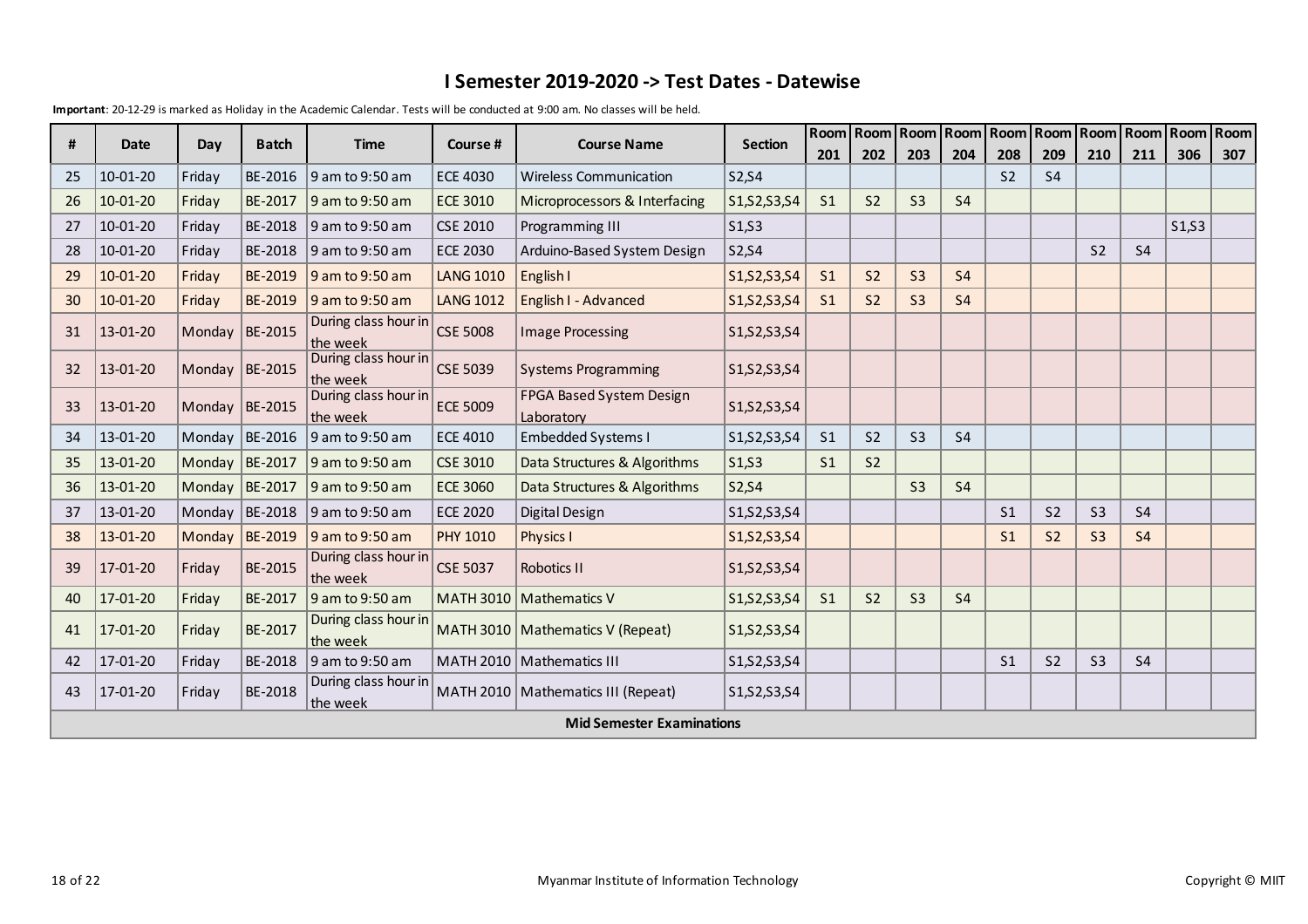|                |                  |                  | <b>Batch</b>   | <b>Time</b>                      |                  |                                               |                                | Room           | Room            | Room           |                |                | Room   Room   Room   Room |                | Room           | <b>Room</b> Room  |     |
|----------------|------------------|------------------|----------------|----------------------------------|------------------|-----------------------------------------------|--------------------------------|----------------|-----------------|----------------|----------------|----------------|---------------------------|----------------|----------------|-------------------|-----|
| #              | Date             | Day              |                |                                  | Course #         | <b>Course Name</b>                            | <b>Section</b>                 | 201            | 202             | 203            | 204            | 208            | 209                       | 210            | 211            | 306               | 307 |
| 1              | 24-02-20         | Monday           | BE-2015        | During class hour in<br>the week | <b>LANG 5010</b> | Technical Communication                       | S1, S2, S3, S4                 |                | $S1, S2$ S3, S4 |                |                |                |                           |                |                |                   |     |
| 2              | 24-02-20         | Monday           | BE-2016        | 9 am to 9:50 am                  | <b>ECE 4020</b>  | <b>Digital Signal Processing</b>              | S1, S2, S3, S4                 |                |                 |                |                | S <sub>1</sub> | S <sub>2</sub>            | S <sub>3</sub> | <b>S4</b>      |                   |     |
| 3              | 24-02-20         | Monday           | BE-2017        | 9 am to 9:50 am                  | <b>CSE 3020</b>  | Database Systems I                            | S <sub>1</sub> ,S <sub>3</sub> |                |                 |                |                |                |                           |                |                | S1, S3            |     |
| $\overline{4}$ | 24-02-20         | Monday $BE-2017$ |                | 9 am to 9:50 am                  | <b>ECE 3030</b>  | <b>Electronics II</b>                         | S2, S4                         |                |                 |                |                |                | S <sub>2</sub>            |                | S <sub>4</sub> |                   |     |
| 5              | 24-02-20         | Monday           | BE-2018        | 9 am to 9:50 am                  | <b>ECE 2010</b>  | <b>Basic Electric Circuits</b>                | S1, S2, S3, S4                 | S <sub>1</sub> | S <sub>2</sub>  | S <sub>3</sub> | <b>S4</b>      |                |                           |                |                |                   |     |
| 6              | 24-02-20         | Monday           | BE-2019        | 9 am to 9:50 am                  | <b>CHEM 1010</b> | Chemistry                                     | S1, S2, S3, S4                 | S <sub>1</sub> | S <sub>2</sub>  | S <sub>3</sub> | <b>S4</b>      |                |                           |                |                |                   |     |
| 7              | 28-02-20         | Friday           | BE-2015        | During class hour in<br>the week | <b>CSE 5027</b>  | Data Analytics                                | S1, S2, S3, S4                 |                |                 |                |                |                |                           |                |                |                   |     |
| 8              | 28-02-20         | Friday           | BE-2015        | During class hour in<br>the week | <b>CSE 5003</b>  | <b>Parallel Computing</b>                     | S1, S2, S3, S4                 |                |                 |                |                |                |                           |                |                |                   |     |
| 9              | 28-02-20         | Friday           | BE-2016        | 9 am to 9:50 am                  | <b>CSE 4030</b>  | <b>Computer Networks II</b>                   | S <sub>1</sub> ,S <sub>3</sub> |                |                 |                |                | S <sub>1</sub> | S <sub>3</sub>            |                |                |                   |     |
| 10             | 28-02-20         | Friday           | BE-2016        | $\vert$ 9 am to 9:50 am          | <b>ECE 4040</b>  | <b>Wireless Sensor Networks</b>               | S2,S4                          |                |                 |                |                | S <sub>2</sub> | <b>S4</b>                 |                |                |                   |     |
| 11             | 28-02-20         | Friday           | BE-2017        | 9 am to 9:50 am                  | <b>ECE 3020</b>  | Signals & Systems                             | S1, S2, S3, S4                 | S <sub>1</sub> | S <sub>2</sub>  | S <sub>3</sub> | <b>S4</b>      |                |                           |                |                |                   |     |
| 12             | 28-02-20         | Friday           | BE-2018        | 9 am to 9:50 am                  | <b>LANG 2010</b> | English III                                   | S1, S2, S3, S4                 | S <sub>1</sub> | S <sub>2</sub>  | S <sub>3</sub> | S <sub>4</sub> |                |                           |                |                |                   |     |
| 13             | 28-02-20         | Friday           | BE-2018        | 9 am to 9:50 am                  | <b>LANG 2012</b> | English III - Advanced                        | S1, S2, S3, S4                 | S <sub>1</sub> | S <sub>2</sub>  | S <sub>3</sub> | <b>S4</b>      |                |                           |                |                |                   |     |
| 14             | 28-02-20         | Friday           | BE-2019        | 9 am to 9:50 am                  | <b>CSE 1010</b>  | Programming I                                 | S1, S2, S3, S4                 |                |                 |                |                |                |                           |                |                | $S1, S3$ $S2, S4$ |     |
| 15             | 06-03-20         | Friday           | BE-2015        | During class hour in<br>the week | <b>CSE 5028</b>  | <b>Natural Language Processing</b>            | S <sub>1</sub> ,S <sub>3</sub> |                |                 |                |                |                |                           |                |                |                   |     |
| 16             | $ 06 - 03 - 20 $ | Friday           | BE-2015        | During class hour in<br>the week | <b>ECE 5012</b>  | <b>Advanced Control Systems</b><br>Laboratory | S2, S4                         |                |                 |                |                |                |                           |                |                |                   |     |
| 17             | 06-03-20         | Friday           | BE-2016        | 9 am to 9:50 am                  | <b>CSE 4010</b>  | <b>Operating Systems</b>                      | S1, S2, S3, S4                 | S <sub>1</sub> | S <sub>2</sub>  | S <sub>3</sub> | <b>S4</b>      |                |                           |                |                |                   |     |
| 18             | 06-03-20         | Friday           | BE-2017        | 9 am to 9:50 am                  | <b>LANG 3010</b> | English V                                     | S1, S2, S3, S4                 |                |                 |                |                |                |                           |                |                | $S1, S2$ S3, S4   |     |
| 19             | $ 06 - 03 - 20 $ | Friday           | BE-2017        | 9 am to 9:50 am                  | <b>LANG 3012</b> | English V - Advanced                          | S1, S2, S3, S4                 |                |                 |                |                |                |                           |                |                | $S1, S2$ S3, S4   |     |
| 20             | 06-03-20         | Friday           | BE-2018        | $9$ am to 9:50 am                | PHY 2010         | Physics III                                   | S1, S2, S3, S4                 |                |                 |                |                | S <sub>1</sub> | S <sub>2</sub>            | S <sub>3</sub> | <b>S4</b>      |                   |     |
| 21             | $ 06 - 03 - 20$  | Friday           | BE-2018        | During class hour in<br>the week | PHY 2010         | Physics III (Repeat)                          | S1, S2, S3, S4                 |                |                 |                |                |                |                           |                |                |                   |     |
| 22             | $ 06 - 03 - 20$  | Friday           | BE-2019        | 9 am to 9:50 am                  |                  | MATH 1010   Mathematics I                     | S1, S2, S3, S4                 |                |                 |                |                | S <sub>1</sub> | S <sub>2</sub>            | S <sub>3</sub> | S <sub>4</sub> |                   |     |
| 23             | 13-03-20         | Friday           | <b>BE-2015</b> | During class hour in<br>the week | <b>CSE 5006</b>  | <b>Computer Graphics</b>                      | S1, S2, S3, S4                 |                |                 |                |                |                |                           |                |                |                   |     |
| 24             | 13-03-20         | Friday           | BE-2016        | 9 am to 9:50 am                  | <b>CSE 4020</b>  | Design & Analysis of Algorithms               | S1,S3                          |                |                 |                |                | S <sub>1</sub> | S <sub>3</sub>            |                |                |                   |     |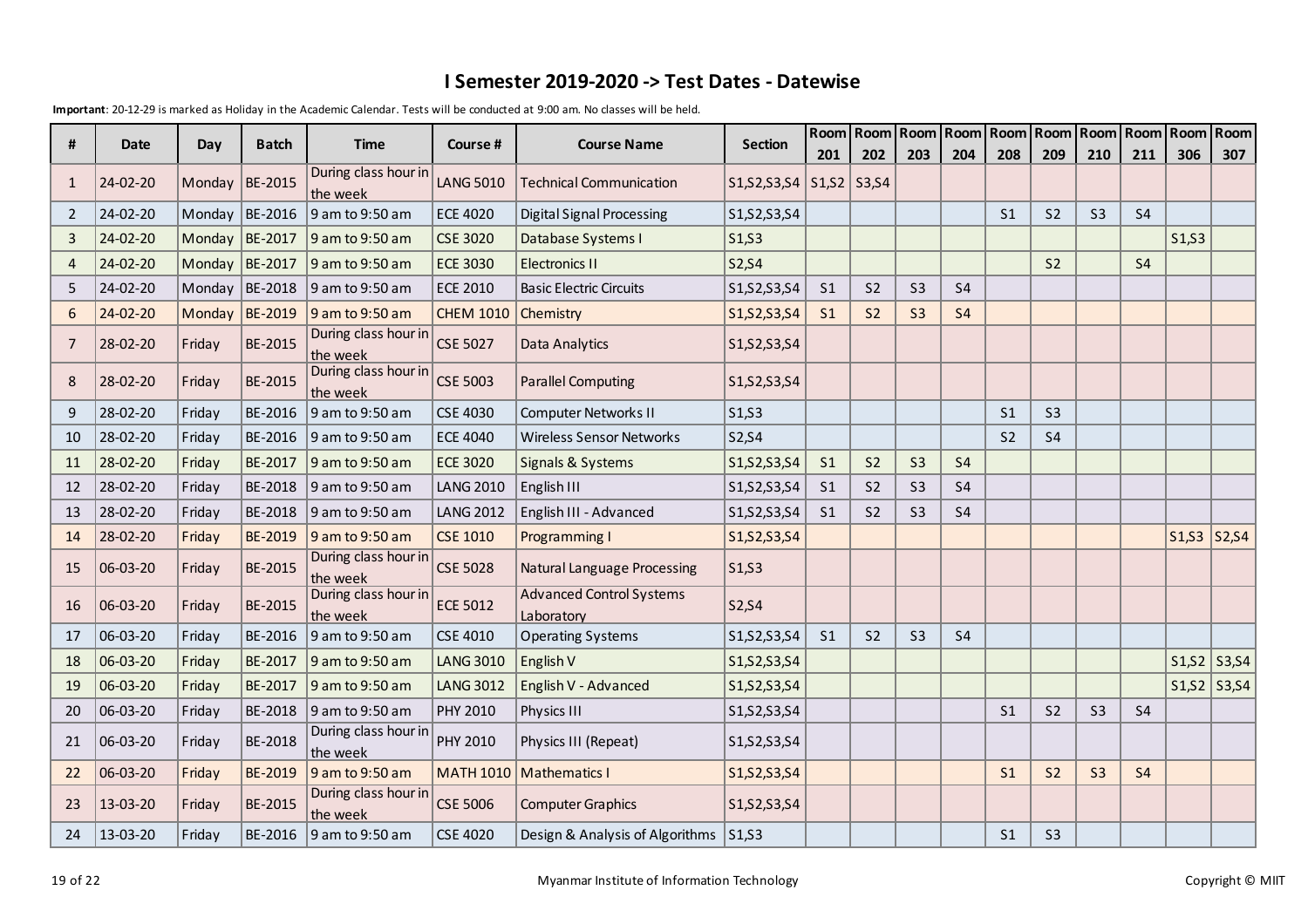| #  | <b>Date</b> | Day              | <b>Batch</b> | <b>Time</b>                      | Course #         | <b>Course Name</b>                     | <b>Section</b> | Room Room      |                | Room           |                | Room   Room   Room |                | Room           | Room           | Room Room |     |
|----|-------------|------------------|--------------|----------------------------------|------------------|----------------------------------------|----------------|----------------|----------------|----------------|----------------|--------------------|----------------|----------------|----------------|-----------|-----|
|    |             |                  |              |                                  |                  |                                        |                | 201            | 202            | 203            | 204            | 208                | 209            | 210            | 211            | 306       | 307 |
| 25 | 13-03-20    | Friday           | BE-2016      | 9 am to 9:50 am                  | <b>ECE 4030</b>  | <b>Wireless Communication</b>          | S2, S4         |                |                |                |                | S <sub>2</sub>     | <b>S4</b>      |                |                |           |     |
| 26 | 13-03-20    | Friday           | BE-2017      | 9 am to 9:50 am                  | <b>ECE 3010</b>  | Microprocessors & Interfacing          | S1, S2, S3, S4 | S <sub>1</sub> | S <sub>2</sub> | S <sub>3</sub> | S <sub>4</sub> |                    |                |                |                |           |     |
| 27 | 13-03-20    | Friday           | BE-2018      | 9 am to 9:50 am                  | <b>CSE 2010</b>  | Programming III                        | S1,S3          |                |                |                |                |                    |                |                |                | S1, S3    |     |
| 28 | 13-03-20    | Friday           | BE-2018      | 9 am to 9:50 am                  | <b>ECE 2030</b>  | Arduino-Based System Design            | S2,S4          |                |                |                |                |                    |                | S <sub>2</sub> | <b>S4</b>      |           |     |
| 29 | 13-03-20    | Friday           | BE-2019      | 9 am to 9:50 am                  | <b>LANG 1010</b> | English I                              | S1, S2, S3, S4 | S <sub>1</sub> | S <sub>2</sub> | S <sub>3</sub> | S <sub>4</sub> |                    |                |                |                |           |     |
| 30 | 13-03-20    | Friday           | BE-2019      | 9 am to 9:50 am                  | <b>LANG 1012</b> | English I - Advanced                   | S1, S2, S3, S4 | S <sub>1</sub> | S <sub>2</sub> | S <sub>3</sub> | <b>S4</b>      |                    |                |                |                |           |     |
| 31 | 16-03-20    | Monday   BE-2015 |              | During class hour in<br>the week | <b>CSE 5008</b>  | <b>Image Processing</b>                | S1, S2, S3, S4 |                |                |                |                |                    |                |                |                |           |     |
| 32 | 16-03-20    | Monday BE-2015   |              | During class hour in<br>the week | <b>CSE 5039</b>  | <b>Systems Programming</b>             | S1, S2, S3, S4 |                |                |                |                |                    |                |                |                |           |     |
| 33 | 16-03-20    | Monday   BE-2015 |              | During class hour in<br>the week | <b>ECE 5009</b>  | FPGA Based System Design<br>Laboratory | S1, S2, S3, S4 |                |                |                |                |                    |                |                |                |           |     |
| 34 | 16-03-20    | Monday $BE-2016$ |              | 9 am to 9:50 am                  | <b>ECE 4010</b>  | <b>Embedded Systems I</b>              | S1, S2, S3, S4 | S <sub>1</sub> | S <sub>2</sub> | S <sub>3</sub> | <b>S4</b>      |                    |                |                |                |           |     |
| 35 | 16-03-20    | Monday           | BE-2017      | 9 am to 9:50 am                  | <b>CSE 3010</b>  | Data Structures & Algorithms           | S1,S3          | S <sub>1</sub> | S <sub>2</sub> |                |                |                    |                |                |                |           |     |
| 36 | 16-03-20    | Monday BE-2017   |              | 9 am to 9:50 am                  | <b>ECE 3060</b>  | Data Structures & Algorithms           | S2, S4         |                |                | S <sub>3</sub> | <b>S4</b>      |                    |                |                |                |           |     |
| 37 | 16-03-20    | Monday           | BE-2018      | 9 am to 9:50 am                  | <b>ECE 2020</b>  | Digital Design                         | S1,S2,S3,S4    |                |                |                |                | S <sub>1</sub>     | S <sub>2</sub> | S <sub>3</sub> | S <sub>4</sub> |           |     |
| 38 | 16-03-20    | Monday           | BE-2019      | 9 am to 9:50 am                  | <b>PHY 1010</b>  | <b>Physics I</b>                       | S1, S2, S3, S4 |                |                |                |                | S <sub>1</sub>     | S <sub>2</sub> | S <sub>3</sub> | <b>S4</b>      |           |     |
| 39 | 20-03-20    | Friday           | BE-2015      | During class hour in<br>the week | <b>CSE 5037</b>  | Robotics II                            | S1, S2, S3, S4 |                |                |                |                |                    |                |                |                |           |     |
| 40 | 20-03-20    | Friday           | BE-2017      | 9 am to 9:50 am                  |                  | MATH 3010   Mathematics V              | S1, S2, S3, S4 | S <sub>1</sub> | S <sub>2</sub> | S <sub>3</sub> | S <sub>4</sub> |                    |                |                |                |           |     |
| 41 | 20-03-20    | Friday           | BE-2017      | During class hour in<br>the week |                  | MATH 3010   Mathematics V (Repeat)     | S1, S2, S3, S4 |                |                |                |                |                    |                |                |                |           |     |
| 42 | 20-03-20    | Friday           | BE-2018      | 9 am to 9:50 am                  |                  | MATH 2010   Mathematics III            | S1,S2,S3,S4    |                |                |                |                | S <sub>1</sub>     | S <sub>2</sub> | S <sub>3</sub> | <b>S4</b>      |           |     |
| 43 | 20-03-20    | Friday           | BE-2018      | During class hour in<br>the week |                  | MATH 2010   Mathematics III (Repeat)   | S1,S2,S3,S4    |                |                |                |                |                    |                |                |                |           |     |
|    |             |                  |              |                                  |                  | <b>Final Examinations</b>              |                |                |                |                |                |                    |                |                |                |           |     |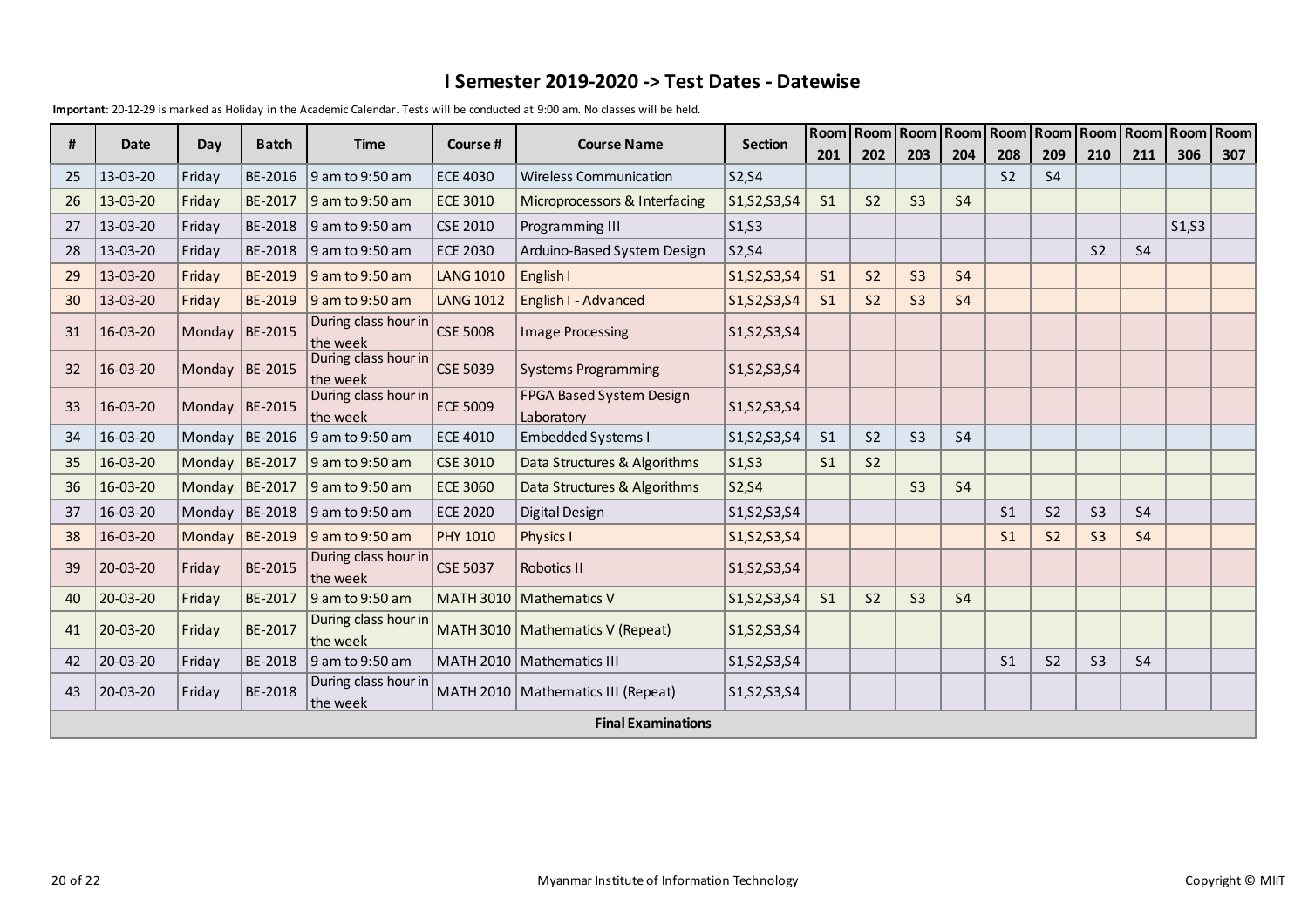#### **I Semester 2019-2020 -> Schedule of Examinations**

| #              | <b>Batch</b> | Course           | <b>Course Name</b>                         |              | <b>Mid Semester Examination</b> |           | <b>Final Exaination</b> | Program   |    |                    |
|----------------|--------------|------------------|--------------------------------------------|--------------|---------------------------------|-----------|-------------------------|-----------|----|--------------------|
|                |              | <b>Number</b>    |                                            | Date         | Forenoon                        | Afternoon | Date                    | <b>FN</b> | AN |                    |
| $\mathbf{1}$   | BE-2015      | <b>LANG 5010</b> | <b>Technical Communication</b>             | 27-01-2020   | Y                               |           | 30-03-2020              | Y         |    | CSE and ECE        |
| $\overline{2}$ | BE-2015      | <b>ECE 5009</b>  | FPGA Based System Design Laboratory        | 27-01-2020   |                                 | Y         | 30-03-2020              |           | Y  | <b>CSE and ECE</b> |
| 3              | BE-2015      | <b>CSE 5027</b>  | Data Analytics                             | 28-01-2020   | Y                               |           | 31-03-2020              | Y         |    | <b>CSE and ECE</b> |
| $\overline{4}$ | BE-2015      | <b>CSE 5037</b>  | Robotics II                                | 28-01-2020   |                                 | Y         | 31-03-2020              |           | Y  | <b>CSE and ECE</b> |
| 5              | BE-2015      | <b>CSE 5003</b>  | <b>Parallel Computing</b>                  | 29-01-2020   | Y                               |           | 01-04-2020              | Y         |    | <b>CSE and ECE</b> |
| 6              | BE-2015      | <b>CSE 5006</b>  | <b>Computer Graphics</b>                   | 30-01-2020   | Y                               |           | 02-04-2020              | Y         |    | <b>CSE and ECE</b> |
| $\overline{7}$ | BE-2015      | <b>CSE 5008</b>  | <b>Image Processing</b>                    | 31-01-2020   | Y                               |           | 03-04-2020              | Y         |    | <b>CSE and ECE</b> |
| 8              | BE-2015      | <b>CSE 5028</b>  | <b>Natural Language Processing</b>         | 03-02-2020   | Y                               |           | 06-04-2020              | Y         |    | <b>CSE</b>         |
| 9              | BE-2015      | <b>ECE 5012</b>  | <b>Advanced Control Systems Laboratory</b> | 03-02-2020   | Y                               |           | 06-04-2020              | Y         |    | <b>ECE</b>         |
| 10             | BE-2015      | <b>CSE 5039</b>  | <b>Systems Programming</b>                 | 04-02-2020   | Y                               |           | 07-04-2020              | Y         |    | <b>CSE and ECE</b> |
| 11             | BE-2016      | <b>CSE 4030</b>  | <b>Computer Networks II</b>                | 27-01-2020   | Y                               |           | 30-03-2020              | Υ         |    | <b>CSE</b>         |
| 12             | BE-2016      | <b>ECE 4040</b>  | Wireless Sensor Networks                   | 27-01-2020   | Y                               |           | 30-03-2020              | Y         |    | <b>ECE</b>         |
| 13             | BE-2016      | <b>ECE 4041</b>  | Wireless Sensor Networks Lab               | IC to decide |                                 |           | IC to decide            |           |    | <b>ECE</b>         |
| 14             | BE-2016      | <b>CSE 4020</b>  | Design & Analysis of Algorithms            | 28-01-2020   | Y                               |           | 31-03-2020              | Y         |    | <b>CSE</b>         |
| 15             | BE-2016      | <b>ECE 4030</b>  | Wireless Communication                     | 28-01-2020   | Y                               |           | 31-03-2020              | Y         |    | <b>ECE</b>         |
| 16             | BE-2016      | <b>CSE 4010</b>  | <b>Operating Systems</b>                   | 29-01-2020   | Y                               |           | 01-04-2020              | Y         |    | CSE and ECE        |
| 17             | BE-2016      | <b>CSE 4031</b>  | Computer Networks II Lab                   | IC to decide |                                 |           | IC to decide            |           |    | <b>CSE</b>         |
| 18             | BE-2016      | <b>ECE 4010</b>  | Embedded Systems I                         | 30-01-2020   | Y                               |           | 02-04-2020              | Υ         |    | CSE and ECE        |
| 19             | BE-2016      | ECE 4011         | Embedded Systems I Lab                     | IC to decide |                                 |           | IC to decide            |           |    | CSE and ECE        |
| 20             | BE-2016      | <b>ECE 4020</b>  | <b>Digital Signal Processing</b>           | 31-01-2020   | Y                               |           | 03-04-2020              | Υ         |    | CSE and ECE        |
| 21             | BE-2017      | <b>CSE 3010</b>  | Data Structures & Algorithms               | 27-01-2020   | Y                               |           | 30-03-2020              | Y         |    | <b>CSE</b>         |
| 22             | BE-2017      | <b>ECE 3060</b>  | Data Structures & Algorithms               | 27-01-2020   | Y                               |           | 30-03-2020              | Y         |    | <b>ECE</b>         |
| 23             | BE-2017      | <b>LANG 3010</b> | English V                                  | 28-01-2020   | Y                               |           | 31-03-2020              | Y         |    | <b>CSE and ECE</b> |
| 24             | BE-2017      | <b>LANG 3012</b> | English V - Advanced                       | 28-01-2020   | Y                               |           | 31-03-2020              | Y         |    | <b>CSE and ECE</b> |
| 25             | BE-2017      | <b>CSE 3020</b>  | Database Systems I                         | 29-01-2020   | Y                               |           | 01-04-2020              | Y         |    | <b>CSE</b>         |
| 26             | BE-2017      | <b>ECE 3030</b>  | <b>Electronics II</b>                      | 29-01-2020   | Y                               |           | 01-04-2020              | Y         |    | <b>ECE</b>         |
| 27             | BE-2017      | <b>ECE 3031</b>  | <b>Electronics II Lab</b>                  | IC to decide |                                 |           | IC to decide            |           |    | <b>ECE</b>         |
| 28             | BE-2017      | <b>ECE 3010</b>  | Microprocessors & Interfacing              | 30-01-2020   | Y                               |           | 02-04-2020              | Y         |    | <b>CSE and ECE</b> |
| 29             | BE-2017      | <b>ECE 3011</b>  | Microprocessors & Interfacing Lab          | IC to decide |                                 |           | IC to decide            |           |    | <b>CSE and ECE</b> |
| 30             | BE-2017      | <b>ECE 3020</b>  | Signals & Systems                          | 31-01-2020   | Y                               |           | 03-04-2020              | Y         |    | CSE and ECE        |
| 31             | BE-2017      | <b>MATH 3010</b> | <b>Mathematics V</b>                       | 03-02-2020   | Y                               |           | 06-04-2020              | Y         |    | CSE and ECE        |
| 32             | BE-2017      | <b>MATH 3010</b> | Mathematics V (Repeat)                     | 04-02-2020   | Y                               |           | 07-04-2020              | Y         |    | <b>CSE and ECE</b> |
| 33             | BE-2018      | <b>ECE 2010</b>  | <b>Basic Electric Circuits</b>             | 27-01-2020   | Y                               |           | 30-03-2020              | Y         |    | CSE and ECE        |